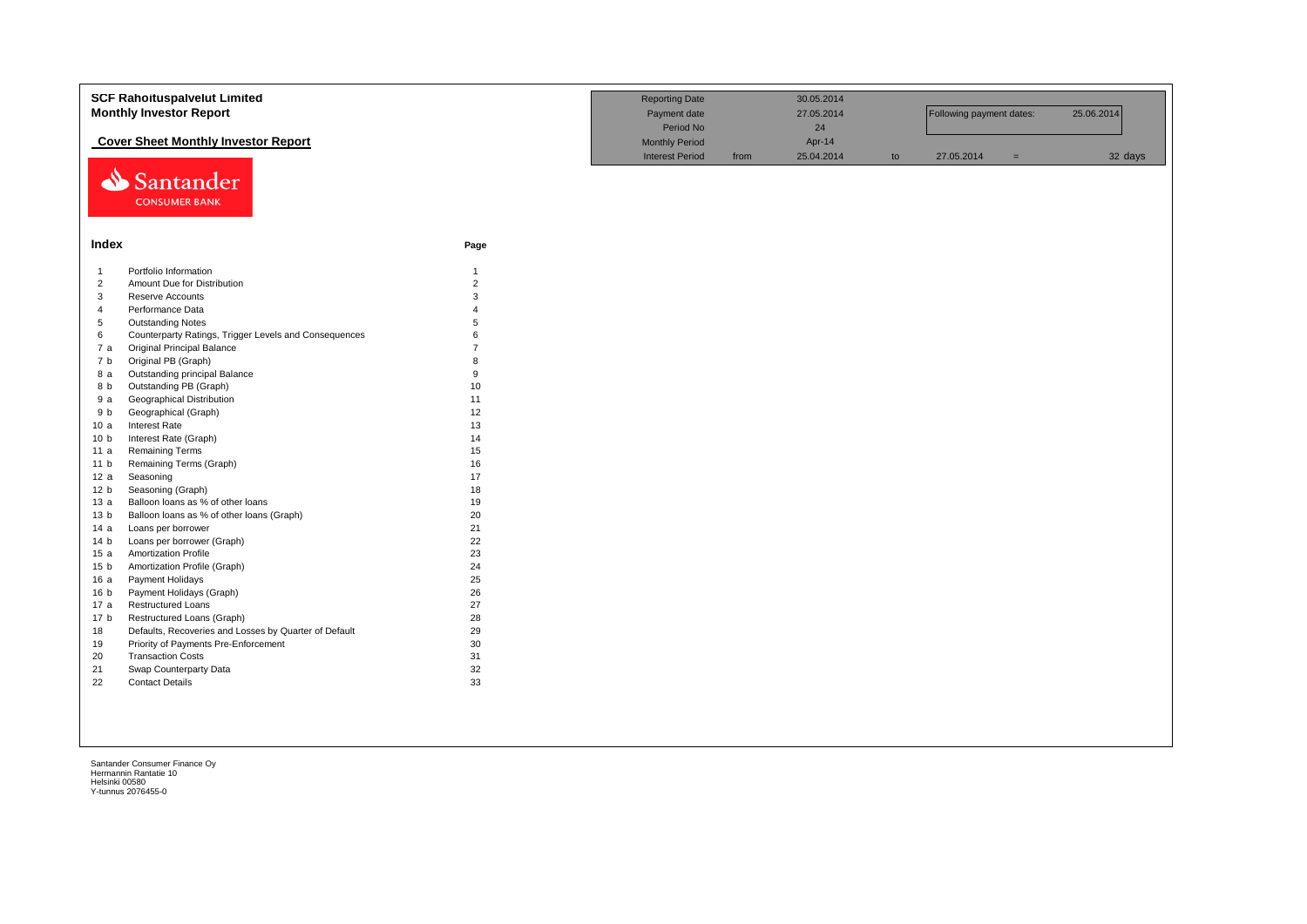| <b>SCF Rahoituspalvelut Limited</b>                  |                               | <b>Reporting Date</b>         |            | 30.05.2014       |                   |         |
|------------------------------------------------------|-------------------------------|-------------------------------|------------|------------------|-------------------|---------|
| <b>Monthly Investor Report</b>                       |                               | Payment date<br>Period No     |            | 27.05.2014<br>24 |                   |         |
| 1. Portfolio Information                             |                               | <b>Monthly Period</b>         |            | Apr-14           |                   |         |
|                                                      |                               | <b>Interest Period</b>        | from       | 25.04.2014       | to $27.05.2014 =$ | 32 days |
| Santander<br>⇘<br><b>CONSUMER BANK</b>               |                               |                               |            |                  |                   |         |
|                                                      | <b>Current Period</b>         | <b>Previous Period</b>        |            |                  |                   |         |
|                                                      | <b>Aggregated Outstanding</b> | <b>Aggregated Outstanding</b> |            |                  |                   |         |
| <b>Outstanding receivables</b>                       | <b>Principal Amount</b>       | <b>Principal Amount</b>       |            |                  |                   |         |
| <b>Opening balance</b>                               | 101 280 259,28 EUR            | 110 233 379,12 EUR            |            |                  |                   |         |
| Scheduled Loan Principal Repayments                  | 4 691 447,61 EUR              | 4 910 698,31 EUR              |            |                  |                   |         |
| Prepayments                                          | 3 397 087,12 EUR              | 3 965 621,32 EUR              |            |                  |                   |         |
| <b>Deemed Collections</b>                            | <b>EUR</b><br>$\sim 100$      |                               | - EUR      |                  |                   |         |
| <b>Total Principal Payments Received</b>             | 8 088 534,73 EUR              | 8876319,63 EUR                |            |                  |                   |         |
|                                                      |                               |                               |            |                  |                   |         |
| New Defaulted Auto Loans in Period                   | 39 002,13 EUR                 | 76 800,21 EUR                 |            |                  |                   |         |
| <b>Closing Balance</b>                               | 93 152 722,42 EUR             | 101 280 259,28 EUR            |            |                  |                   |         |
|                                                      |                               |                               |            |                  |                   |         |
|                                                      |                               |                               |            |                  |                   |         |
| <b>Total revenue collections</b>                     |                               |                               |            |                  |                   |         |
| Revenue and fees received on loan balances           | 570 900,77 EUR                | 627 405,81 EUR                |            |                  |                   |         |
| recoveries on loans in default                       | 170 013,07 EUR                | 107 415,05 EUR                |            |                  |                   |         |
| of which proceeds from bad debt sales                | EUR<br>$\sim$                 |                               | - EUR      |                  |                   |         |
| of which due to proceeds exceeding valuation         | <b>EUR</b><br>$\sim$          | $\sim$                        | <b>EUR</b> |                  |                   |         |
| Total revenue received in period                     | 740 913,84 EUR                | 734 820,86 EUR                |            |                  |                   |         |
|                                                      |                               |                               |            |                  |                   |         |
| # Loans                                              |                               |                               |            |                  |                   |         |
| At beginning of period                               | 16 478 Loans                  | 17 375 Loans                  |            |                  |                   |         |
| Paid in full                                         | 840 Loans                     |                               | 887 Loans  |                  |                   |         |
| Repurchased (Deemed Collections)                     | Loans<br>$\sim$               |                               | - Loans    |                  |                   |         |
| New loans into Default                               | 5 Loans                       |                               | 10 Loans   |                  |                   |         |
| of which required payment to customer upon valuation | 1 Loans                       |                               | 1 Loans    |                  |                   |         |
| At end of period                                     | 15 633 Loans                  | 16 478 Loans                  |            |                  |                   |         |
|                                                      |                               |                               |            |                  |                   |         |
|                                                      |                               |                               |            |                  |                   |         |
| Weighted Average Loan Return                         | 7,05 %                        |                               |            |                  |                   |         |
|                                                      |                               |                               |            |                  |                   |         |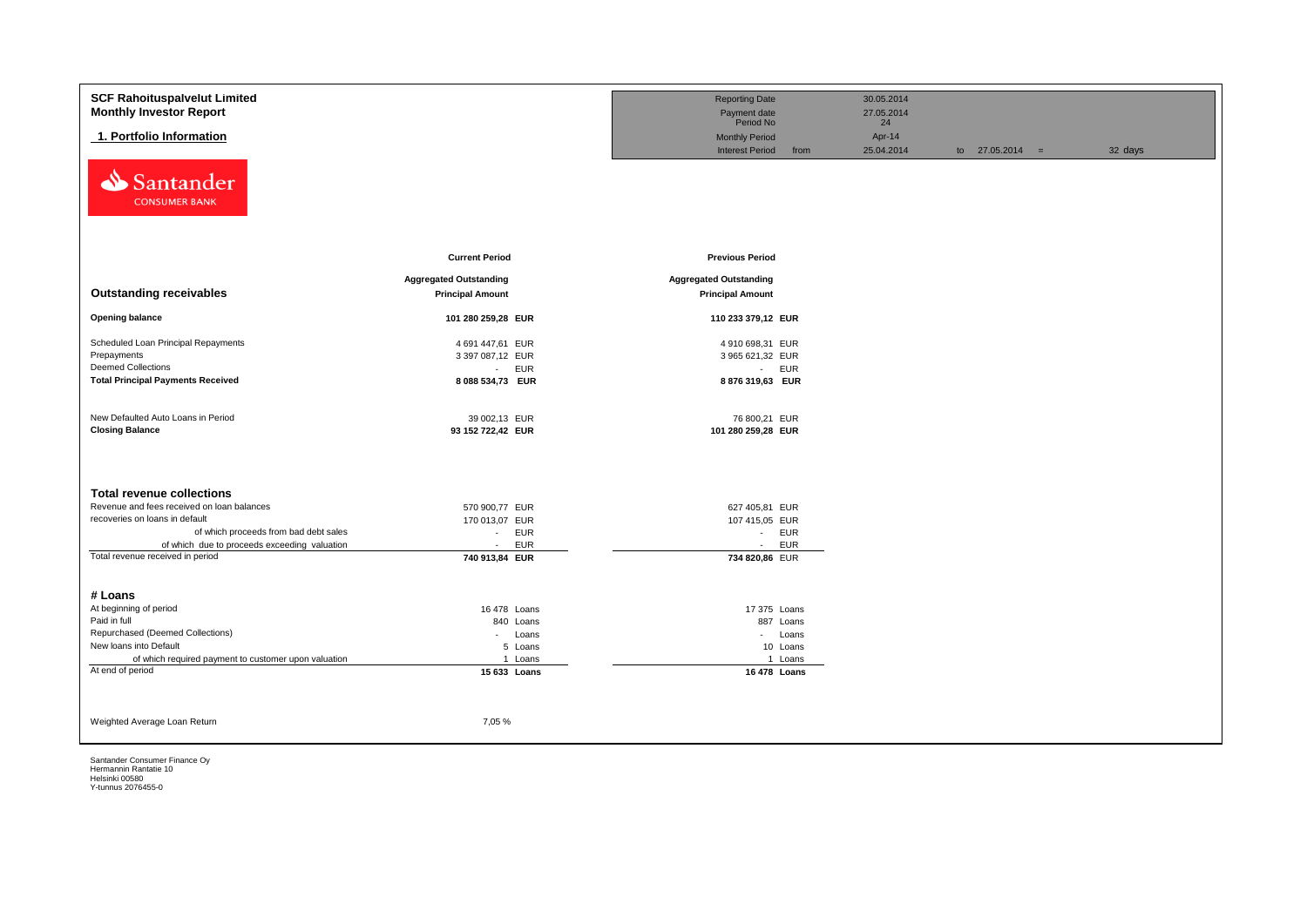| <b>SCF Rahoituspalvelut Limited</b><br><b>Monthly Investor Report</b><br>2. Amount Due for Distribution<br>Santander<br><b>CONSUMER BANK</b>                                                                                                                                                                                                                                                                                     |                                                                                                                         | <b>Reporting Date</b><br>Payment date<br>Period No<br><b>Monthly Period</b><br><b>Interest Period</b> | from | 30.05.2014<br>27.05.2014<br>24<br>Apr-14<br>25.04.2014 | to | 27.05.2014 | $=$ | 32 days |
|----------------------------------------------------------------------------------------------------------------------------------------------------------------------------------------------------------------------------------------------------------------------------------------------------------------------------------------------------------------------------------------------------------------------------------|-------------------------------------------------------------------------------------------------------------------------|-------------------------------------------------------------------------------------------------------|------|--------------------------------------------------------|----|------------|-----|---------|
| <b>Purchaser Available Distribution Amount</b><br>a. Collections (Principal, interest, and fee etc)<br>b. Stamp Duty, Taxes, Liabilities etc. Paid by the Seller to the Purchaser<br>c. Default, Interest, Indemnities etc Paid by the Seller to the Purchaser<br>d. Other amounts Paid by the Seller to the Purchaser<br>e. Interest Earned by the Purchaser<br><b>Total Amount for Purchaser Available Distribution Amount</b> | <b>Current Period</b><br>8 829 448,57 EUR<br>0,00 EUR<br>0,00 EUR<br>0,00 EUR<br>0,00 EUR<br>8 829 448,57 EUR           |                                                                                                       |      |                                                        |    |            |     |         |
| <b>Issuer Available Distribution Amount</b><br>a. Amounts due to Issuer from Purchaser under the Loan Agreement<br>b. Reserve Fund<br>c. Swap counterparty payment to the Issuer<br>d. Drawings under the Liquidity Facility<br>e. Interest Earned by the Issuer<br><b>Total Amount for Issuer Available Distribution Amount</b>                                                                                                 | <b>Current Period</b><br>8778 828,97 EUR<br>3 038 387,97 EUR<br>0,00 EUR<br>0,00 EUR<br>202,74 EUR<br>11 817 419,68 EUR |                                                                                                       |      |                                                        |    |            |     |         |
|                                                                                                                                                                                                                                                                                                                                                                                                                                  |                                                                                                                         |                                                                                                       |      |                                                        |    |            |     |         |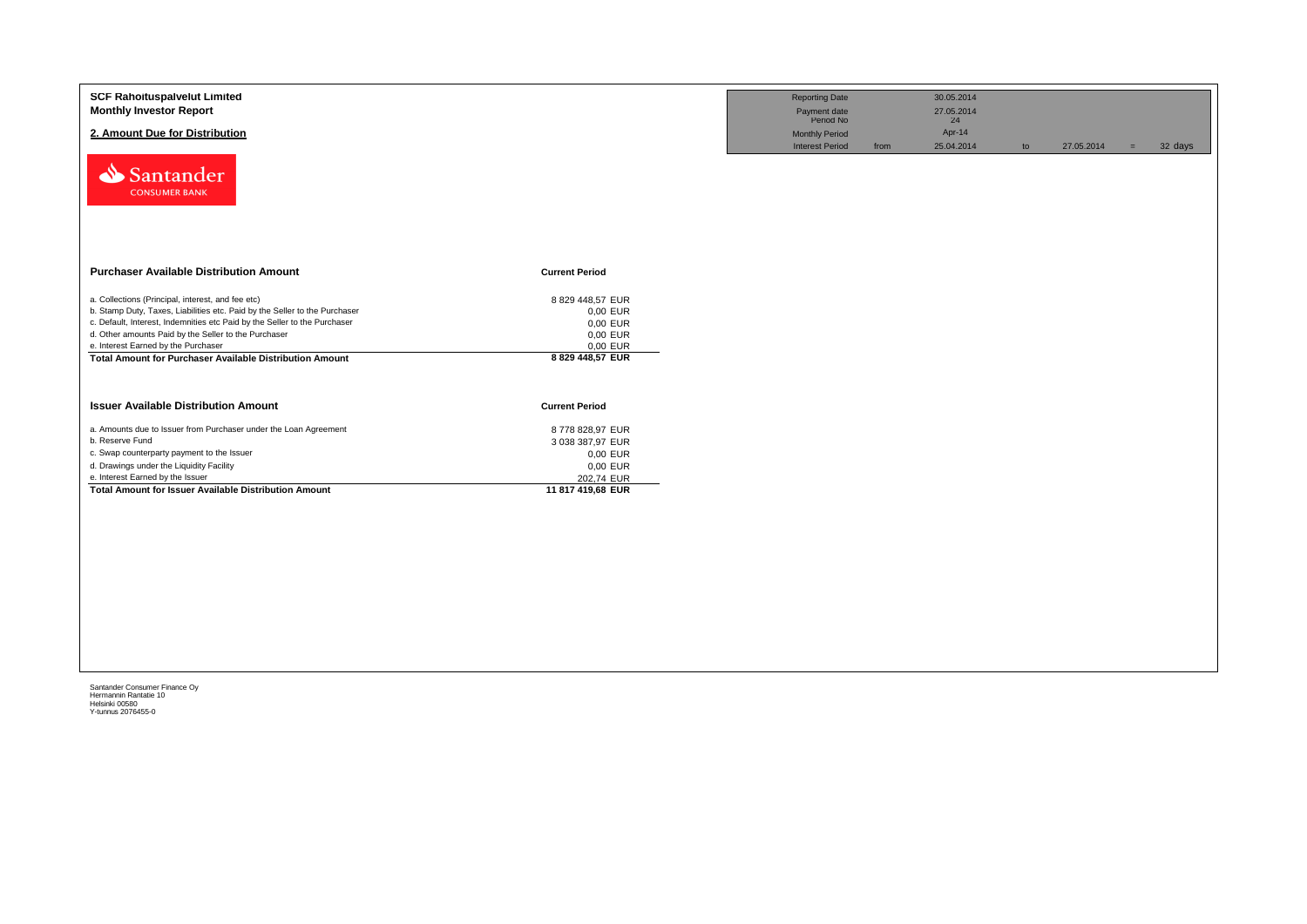| <b>SCF Rahoituspalvelut Limited</b><br><b>Monthly Investor Report</b><br>3. Reserve Accounts<br>Santander<br><b>CONSUMER BANK</b>                                      |                              | <b>Reporting Date</b><br>Payment date<br>Period No<br><b>Monthly Period</b><br><b>Interest Period</b> | from                     | 30.05.2014<br>27.05.2014<br>24<br>Apr-14<br>25.04.2014 | to | 27.05.2014 | $=$ | 32 days |
|------------------------------------------------------------------------------------------------------------------------------------------------------------------------|------------------------------|-------------------------------------------------------------------------------------------------------|--------------------------|--------------------------------------------------------|----|------------|-----|---------|
| <b>Note Balance</b><br>Beginning of Period<br>End of Period                                                                                                            |                              | 101 279 599,00 EUR<br>93 154 443,00 EUR                                                               |                          |                                                        |    |            |     |         |
| <b>Reserve Fund</b><br><b>Beginning of Period</b><br>Cash Outflow<br>Cash Inflow<br>End of Period<br>Required Reserve Amount                                           | in %<br>3.0%<br>2,8%<br>2,8% | 3 038 387,97 EUR<br>3 038 387,97 EUR<br>2794 633,29 EUR<br>2794 633,29 EUR<br>2794 633,29 EUR         |                          |                                                        |    |            |     |         |
| <b>Servicer Advance Reserve Fund</b><br>Beginning of Period<br>Cash Outflow<br>Cash Inflow<br>End of Period<br>Required Reserve Amount<br><b>Set-off from Deposits</b> |                              | 100 000,00 EUR<br>$\sim$<br>$\mathcal{L}_{\mathcal{A}}$<br>100 000,00 EUR<br>100 000,00 EUR           | <b>EUR</b><br><b>EUR</b> |                                                        |    |            |     |         |
| No borrowers whose loans were sold to SCF Rahoituspalvelut Ltd held deposits with Santander Consumer Finance Oy. The risk of set-off from deposits is therefore zero.  |                              |                                                                                                       |                          |                                                        |    |            |     |         |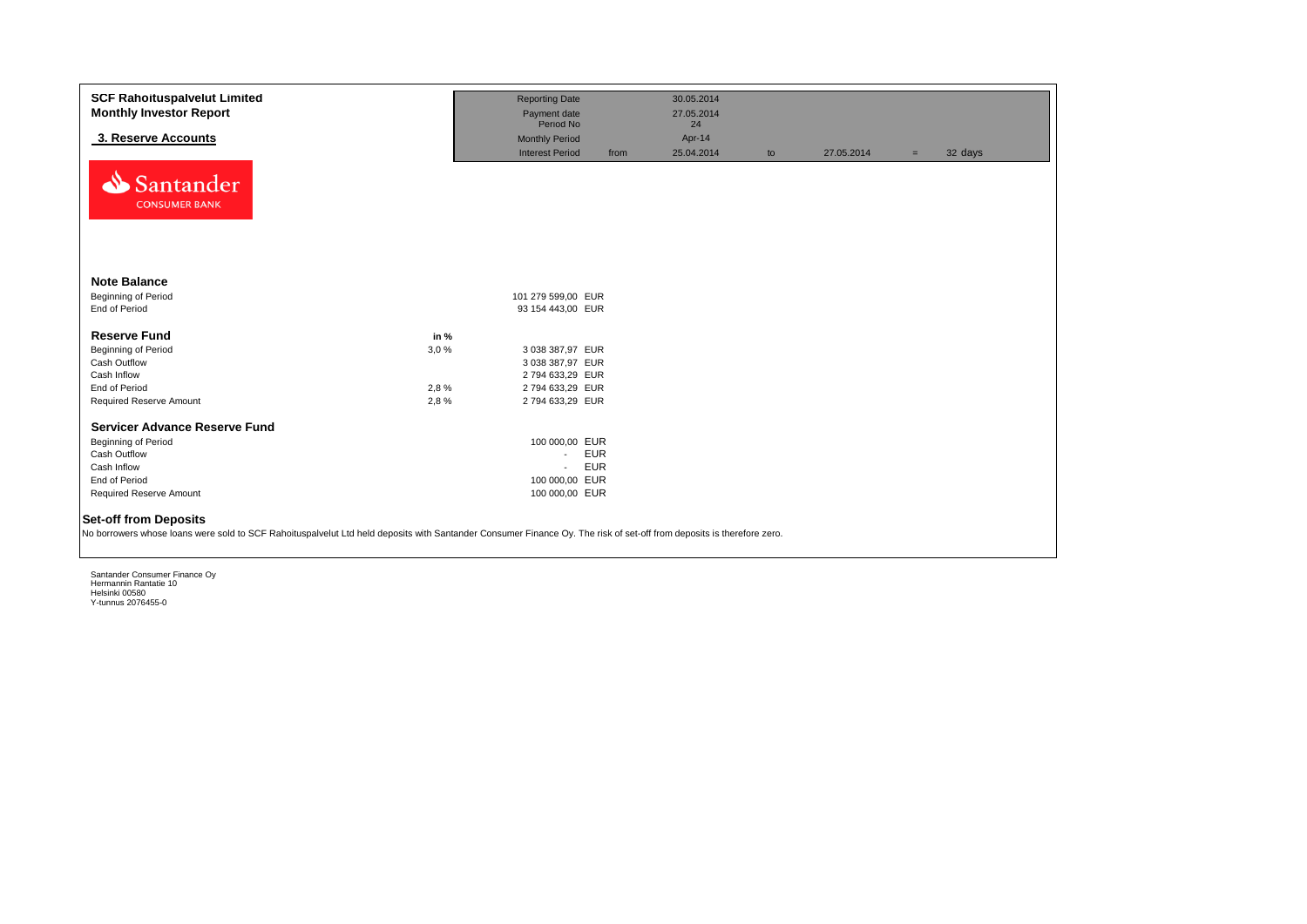| Santander<br><b>CONSUMER BANK</b><br><b>Asset Balance</b><br>Beginning of Period<br>101 280 259,28 EUR<br>End of Period<br>93 152 722,42 EUR<br><b>Portfolio Performance:</b><br><b>EUR</b><br>$\%$<br># loans<br><b>Performing Receivables:</b><br>82 380 763,42<br>88,44 %<br>Current<br>14 064<br>8,75%<br>8 147 302,06<br>1-30 days past due<br>1 2 0 5<br><b>Delinquent Receivables:</b><br>1 677 212,56<br>1,80%<br>245<br>31-60 days past due<br>0,65%<br>606 550,10<br>75<br>61-90 days past due<br>157 897,67<br>0,17%<br>91-120 days past due<br>26<br>117 430,86<br>0,13%<br>121-150 days past due<br>11<br>65 565,75<br>0,07%<br>151-180 days past due<br>$\overline{7}$<br><b>Total Performing and Delinquent</b><br>100,00%<br>93 152 722,42<br>15 633<br>$\sqrt{5}$<br>39 002,13<br><b>Current Period Defaults</b><br>349<br>3 072 319,34<br><b>Cumulative Defaults</b><br>170 013,07<br><b>Current Period Recoveries</b><br>2 096 888,46<br><b>Cumulative Recoveries</b> | <b>SCF Rahoituspalvelut Limited</b><br><b>Monthly Investor Report</b><br>4. Performance Data |  | <b>Reporting Date</b><br>Payment date<br>Period No<br>Monthly Period<br><b>Interest Period</b> | from | 30.05.2014<br>27.05.2014<br>24<br>Apr-14<br>25.04.2014 | $\mathsf{to}$ | 27.05.2014 | $\equiv$ | 32 days |
|------------------------------------------------------------------------------------------------------------------------------------------------------------------------------------------------------------------------------------------------------------------------------------------------------------------------------------------------------------------------------------------------------------------------------------------------------------------------------------------------------------------------------------------------------------------------------------------------------------------------------------------------------------------------------------------------------------------------------------------------------------------------------------------------------------------------------------------------------------------------------------------------------------------------------------------------------------------------------------------|----------------------------------------------------------------------------------------------|--|------------------------------------------------------------------------------------------------|------|--------------------------------------------------------|---------------|------------|----------|---------|
|                                                                                                                                                                                                                                                                                                                                                                                                                                                                                                                                                                                                                                                                                                                                                                                                                                                                                                                                                                                          |                                                                                              |  |                                                                                                |      |                                                        |               |            |          |         |
|                                                                                                                                                                                                                                                                                                                                                                                                                                                                                                                                                                                                                                                                                                                                                                                                                                                                                                                                                                                          |                                                                                              |  |                                                                                                |      |                                                        |               |            |          |         |
|                                                                                                                                                                                                                                                                                                                                                                                                                                                                                                                                                                                                                                                                                                                                                                                                                                                                                                                                                                                          |                                                                                              |  |                                                                                                |      |                                                        |               |            |          |         |
|                                                                                                                                                                                                                                                                                                                                                                                                                                                                                                                                                                                                                                                                                                                                                                                                                                                                                                                                                                                          |                                                                                              |  |                                                                                                |      |                                                        |               |            |          |         |
|                                                                                                                                                                                                                                                                                                                                                                                                                                                                                                                                                                                                                                                                                                                                                                                                                                                                                                                                                                                          |                                                                                              |  |                                                                                                |      |                                                        |               |            |          |         |
|                                                                                                                                                                                                                                                                                                                                                                                                                                                                                                                                                                                                                                                                                                                                                                                                                                                                                                                                                                                          |                                                                                              |  |                                                                                                |      |                                                        |               |            |          |         |
|                                                                                                                                                                                                                                                                                                                                                                                                                                                                                                                                                                                                                                                                                                                                                                                                                                                                                                                                                                                          |                                                                                              |  |                                                                                                |      |                                                        |               |            |          |         |
|                                                                                                                                                                                                                                                                                                                                                                                                                                                                                                                                                                                                                                                                                                                                                                                                                                                                                                                                                                                          |                                                                                              |  |                                                                                                |      |                                                        |               |            |          |         |
|                                                                                                                                                                                                                                                                                                                                                                                                                                                                                                                                                                                                                                                                                                                                                                                                                                                                                                                                                                                          |                                                                                              |  |                                                                                                |      |                                                        |               |            |          |         |
|                                                                                                                                                                                                                                                                                                                                                                                                                                                                                                                                                                                                                                                                                                                                                                                                                                                                                                                                                                                          |                                                                                              |  |                                                                                                |      |                                                        |               |            |          |         |
|                                                                                                                                                                                                                                                                                                                                                                                                                                                                                                                                                                                                                                                                                                                                                                                                                                                                                                                                                                                          |                                                                                              |  |                                                                                                |      |                                                        |               |            |          |         |
|                                                                                                                                                                                                                                                                                                                                                                                                                                                                                                                                                                                                                                                                                                                                                                                                                                                                                                                                                                                          |                                                                                              |  |                                                                                                |      |                                                        |               |            |          |         |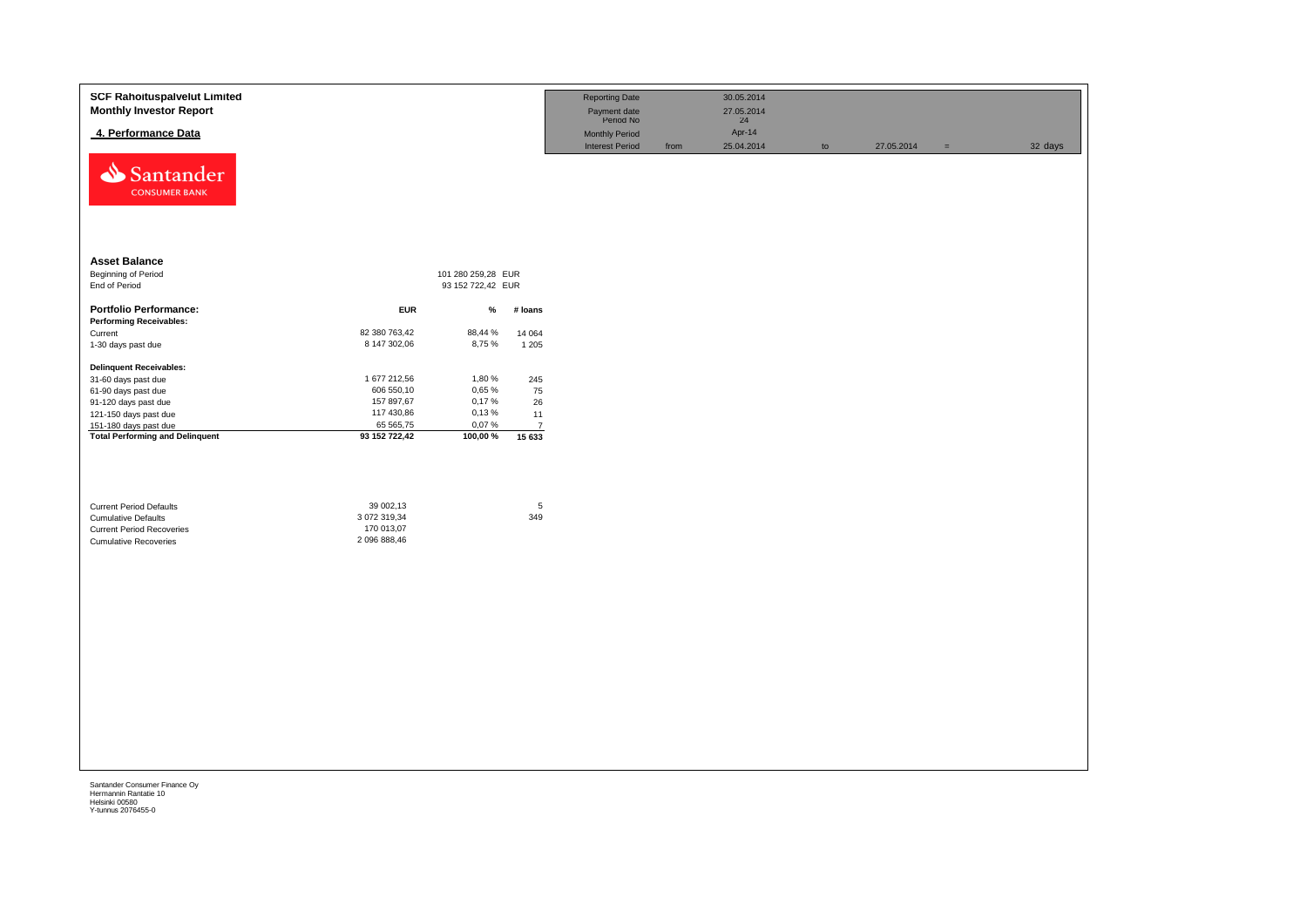| <b>SCF Rahoituspalvelut Limited</b> | <b>Reporting Date</b>     |      | 30.05.2014       |            |         |
|-------------------------------------|---------------------------|------|------------------|------------|---------|
| <b>Monthly Investor Report</b>      | Payment date<br>Period No |      | 27.05.2014<br>24 |            |         |
| 5. Outstanding Notes                | <b>Monthly Period</b>     |      | Apr-14           |            |         |
|                                     | <b>Interest Period</b>    | from | 25.04.2014       | 27.05.2014 | 32 days |



| 1. Note Balance                                       | <b>All Notes</b>   | <b>Class A</b>     | <b>Class A</b>            | <b>Class B</b>    | <b>Class B</b>   |
|-------------------------------------------------------|--------------------|--------------------|---------------------------|-------------------|------------------|
| <b>General Note Information</b>                       |                    |                    |                           |                   |                  |
| <b>ISIN Code</b>                                      |                    | N/A                | $\boldsymbol{\mathsf{x}}$ | N/A               | N/A              |
| Currency                                              |                    | <b>EUR</b>         | <b>EUR</b>                | <b>EUR</b>        | <b>EUR</b>       |
| Initial Tranching                                     | 100 %              | 83%                | 0%                        | 16%               | 0,005%           |
| Legal Final Maturity Date                             |                    | 25.01.2020         | 25.01.2020                | 25.01.2020        | 25.01.2020       |
| Rating (Fitch/Moody's)                                |                    | AAAsf/Aaa(sf)      | AAAsf/Aaa(sf)             | N/A               | N/A              |
| Initial Notes Aggregate Principal Outstanding Balance | 481 959 000.00 EUR | 402 400 000,00 EUR | 35 000,00 EUR             | 79 500 000.00 EUR | 24000 EUR        |
| Initial Nominal per Note                              |                    | 100000,00 EUR      | 1000,00 EUR               | 100 000,00 EUR    | 1000 EUR         |
| Initial Number of Notes per Class                     | 4878               | 4024               | 35                        | 795               | 24               |
|                                                       |                    |                    |                           |                   |                  |
| <b>Current Note Information</b>                       |                    |                    |                           |                   |                  |
| Class Principal Outstanding Opening Balance           | 101 279 599.00 EUR | 21 753 706,90 EUR  | 1892,10 EUR               | 79 500 000.00 EUR | 24 000,00 EUR    |
| Available Distribution Amount                         | 8 829 448,57 EUR   |                    |                           |                   |                  |
| Amortisation                                          | 8 125 156,00 EUR   |                    |                           |                   |                  |
| Redemption per Class                                  | 8 125 156,00 EUR   | 8 124 456,00 EUR   | 700,00 EUR                | 0,00 EUR          | 0,00 EUR         |
| Redemption per Note                                   |                    | 2019.00 EUR        | 20,00 EUR                 | 0,00 EUR          | 0,00 EUR         |
| Class Principal Outstanding Closing Balance           | 93 154 443.00 EUR  | 13 629 257,55 EUR  | 1 185,45 EUR              | 79 500 000,00 EUR | EUR<br>24 000,00 |
| <b>Current Tranching</b>                              |                    | 14,63%             | 0,00%                     | 85,34 %           | 0,03%            |
| Current Pool Factor                                   |                    | 0,03               | 0,03                      | 1,00              | 1,00             |

| 2. Payments to Investors per Note                  | <b>All Notes</b> | <b>Class A</b> | <b>Class A</b>                         | <b>Class B</b> | <b>Class B</b> |
|----------------------------------------------------|------------------|----------------|----------------------------------------|----------------|----------------|
| Interest Rate Basis: 1-M EURIBOR / Spread          | 0.25%            | 1.00 %         | 1,00 %                                 | 1.10%          | 1.10 %         |
| Day Count Convention                               |                  | 32,00          | 32,00                                  | 32,00          | 32,00          |
| <b>Interest Days</b>                               | 32               |                |                                        |                |                |
| Principal Outstanding per Note Beginning of Period |                  | 5405.99 EUR    | 54.06 EUR                              | 100 000.00 EUR | 1 000.00 EUR   |
| >Principal Repayment per note                      |                  | 2019.00 EUR    | 20.19 EUR                              | 0.00 EUR       | 0.00 EUR       |
| Principal Outstanding per Note End of Period       |                  | 3 386.99 EUR   | 33.87 EUR                              | 100 000.00 EUR | 1 000.00 EUR   |
| >Interest accrued for the period                   |                  | 6.00 EUR       | <b>EUR</b>                             | 120.00 EUR     | 1.00 EUR       |
| <b>Interest Payment</b>                            | 119 568.00       | 24 144,00 EUR  | <b>EUR</b><br>$\overline{\phantom{a}}$ | 95 400.00 EUR  | 24.00 EUR      |
| Interest Payment per Note                          |                  | 6,00 EUR       | <b>EUR</b>                             | 120,00 EUR     | 1,00 EUR       |
| 3. Credit Enhancements                             |                  |                |                                        |                |                |
| Initial total CE (Subordination, Reserve)          |                  | 18,00 %        |                                        |                | 1,50 %         |
| Current CE (incl. Excess Spread)                   |                  | 90,27%         |                                        |                | 4,90 %         |
| Current CE (excl. Excess Spread)                   |                  | 88,37%         |                                        |                | 3,00%          |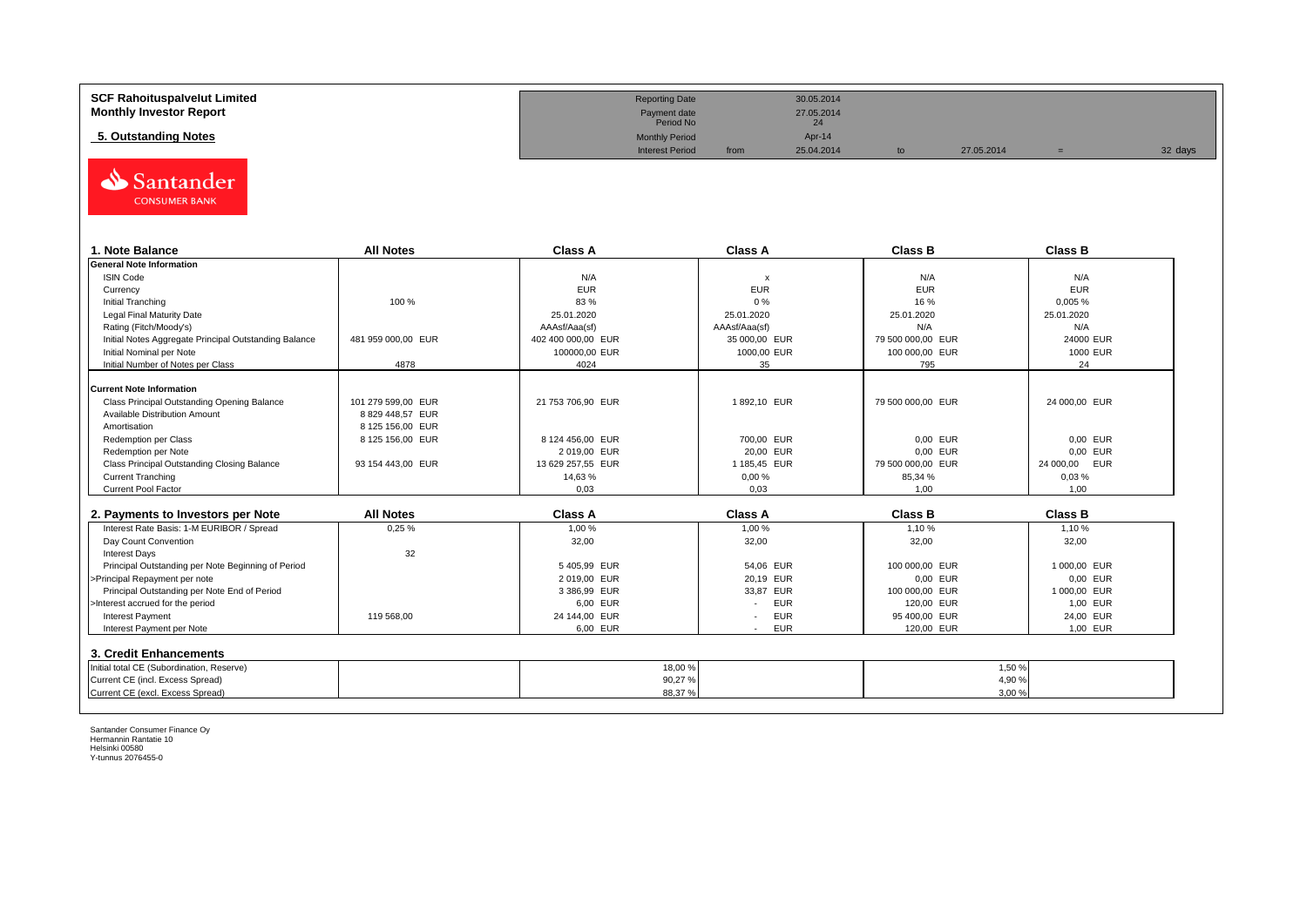# **SCF Rahoituspalvelut Limited Accord Reporting Date**<br>**Monthly Investor Report** Payment date **Payment date**

**6. Counterparty Ratings, Trigger Levels and Consequences** 

Period No<br>Monthly Period

Interest Period from to  $27.05.2014 = 32 \text{ days}$ 

Santander

|                                                            |                                              |                                                   |                                    |                   |                                      |                    | <b>Rating Triggers</b>                    |                        |                                                   |                        |                   |                                                                                                                                                                                                                                                                                                                                                                                                                                                                                                                                                                                                                                                                                                                                                                                                                                                                                                                                                                                                                                                                                                     |
|------------------------------------------------------------|----------------------------------------------|---------------------------------------------------|------------------------------------|-------------------|--------------------------------------|--------------------|-------------------------------------------|------------------------|---------------------------------------------------|------------------------|-------------------|-----------------------------------------------------------------------------------------------------------------------------------------------------------------------------------------------------------------------------------------------------------------------------------------------------------------------------------------------------------------------------------------------------------------------------------------------------------------------------------------------------------------------------------------------------------------------------------------------------------------------------------------------------------------------------------------------------------------------------------------------------------------------------------------------------------------------------------------------------------------------------------------------------------------------------------------------------------------------------------------------------------------------------------------------------------------------------------------------------|
|                                                            |                                              |                                                   |                                    | <b>Short Term</b> |                                      |                    |                                           |                        | <b>Long Term</b>                                  |                        |                   |                                                                                                                                                                                                                                                                                                                                                                                                                                                                                                                                                                                                                                                                                                                                                                                                                                                                                                                                                                                                                                                                                                     |
|                                                            |                                              |                                                   |                                    | Fitch             | Moody's                              |                    |                                           | Fitch                  |                                                   | Moody's                |                   |                                                                                                                                                                                                                                                                                                                                                                                                                                                                                                                                                                                                                                                                                                                                                                                                                                                                                                                                                                                                                                                                                                     |
| <b>Transaction Role</b>                                    | Counterparty                                 |                                                   | Criteria                           | Current           | Criteria                             | Current            | Criteria                                  | Current                | Criteria                                          | Current                | Trigger breached? | Summary of Contractual Requirements if Rating Trigger Breach                                                                                                                                                                                                                                                                                                                                                                                                                                                                                                                                                                                                                                                                                                                                                                                                                                                                                                                                                                                                                                        |
| Issuer                                                     | Rahoituspalvelut Limited                     |                                                   |                                    | No rating         |                                      | No rating          |                                           | No rating              |                                                   | No rating              | N/A               |                                                                                                                                                                                                                                                                                                                                                                                                                                                                                                                                                                                                                                                                                                                                                                                                                                                                                                                                                                                                                                                                                                     |
| Seller                                                     | Santander Consumer Finance OY                |                                                   |                                    | No rating         |                                      | No rating          |                                           | No rating              |                                                   | No rating              | N/A               |                                                                                                                                                                                                                                                                                                                                                                                                                                                                                                                                                                                                                                                                                                                                                                                                                                                                                                                                                                                                                                                                                                     |
| Servicer                                                   | Santander Consumer Finance OY                |                                                   |                                    | No rating         |                                      | No rating          |                                           | No rating              |                                                   | No rating              | N/A               |                                                                                                                                                                                                                                                                                                                                                                                                                                                                                                                                                                                                                                                                                                                                                                                                                                                                                                                                                                                                                                                                                                     |
| Servicer's Owner                                           | Santander Consumer Finance                   |                                                   | N/A                                | F2                | N/A                                  | P-2 Outlook stab   | RRR-                                      | BRR+<br>Outlook stable | Baa3                                              | Baa1<br>Outlook stable | <b>N</b>          | the Back-up Servicer Facilitator, Banco Santander S.A, will perform the following services: (a) in accordance with th<br>provisions of this Agreement, select an appropriate bank or financial institution to act as a successor servicer in the<br>event that a Servicer Termination Notice is delivered; (b) review the information provided to it by the Servicer<br>under this Agreement; (c) enter into appropriate data confidentiality provisions; and (d) notify the Servicer if it<br>requires further assistance                                                                                                                                                                                                                                                                                                                                                                                                                                                                                                                                                                          |
| Banco Santander S.A.<br><b>Liquidity Facility Provider</b> |                                              |                                                   | F1 Rating Watch<br>Negative        | F2                | P-1 Review for possible<br>Downgrade | P-2 Outlook stable | $\mathbf{A}$<br>Rating Watch Negativ      | BBB+<br>Outlook stable | $\mathbb{A}1$<br>Review for possible<br>downgrade | Baa1<br>Outlook stable | Y                 | The Liquidity Facility Provider (Banco Santander) shall either a) assign or transfer all its rights, benefits, and<br>obligations to a bank or financial intermediary passported to perform banking activities in Ireland that (i) meets the<br>applicable Required Ratings (ii) enters into a liquidity facility agreement on substantially the same terms as the<br>Liquidity Facility Agreement and (iii) accedes to the Issuer Security Trust Deed all by no later than 30 calendar day.<br>from the date on which the Ratings Downgrade took place if the Liquidity Facility provider fails to provide Cash<br>Collateral or b) deposit an amount equal to the Available Facility into the Issuer Transaction Account by no later<br>than 14 calendar days after the downgrade (Cash Collateral)                                                                                                                                                                                                                                                                                               |
|                                                            |                                              | Fitch Rating event I &<br>Moodys first trigger    | F2                                 | F2                | $P-2$                                | $P-2$              | $A-$                                      | BBB+<br>Outlook stable | A3                                                | Baa1<br>Outlook stable |                   | The Swap Counterparty (Banco Santander) will be obliged, within the time periods specified in the<br>Basis Swap Agreement, at its own cost, to post collateral for its obligations in accordance with the provisions of the<br>Credit Support Annex, and in addition, will be obliged, within the time periods specified in the Basis Swap<br>Agreement, at its cost, to either (i) obtain a guarantee of its obligations under the Basis Swap Agreement from a<br>third party with the Required Ratings; or (ii) transfer all of its rights and obligations under the Basis Swap<br>Agreement to a third party with the Required Ratings                                                                                                                                                                                                                                                                                                                                                                                                                                                           |
| Issuer Swap Provider                                       | Banco Santander S.A.                         | Fitch Rating event II                             | F3                                 | F2                | N/A                                  | $P-2$              | <b>BBB</b>                                | RRR+<br>Outlook stable | N/A                                               | Baa1<br>Outlook stable |                   | TOYIDE CORACTALITE OF TOTHEOLOGYE OF SECURITIES OF DOOR, IN SUDDIVERTIES<br>obligations under this Agreement, in accordance with the provisions of the<br>Credit Support Annex (such provision of collateral being a "Fitch Ratings<br>Event II Collateral Cure" for the purposes of Fitch), and, upon the expiry of<br>the relevant period from (and including) the date which such Fitch Ratings<br>Event II occurs to (and including) the 14th calendar day thereafter (the<br>"Rating Event Cure Period") shall be deemed to have elected to effect a<br>Fitch Ratings Event II Collateral Cure (for the purposes of Fitch) unless and<br>until an alternative Rating Event Cure for such Fitch Ratings Event is or has<br>been effected,                                                                                                                                                                                                                                                                                                                                                       |
|                                                            |                                              | Fitch Rating event III &<br>Moodys second trigger | $\mathbf{R}$                       | F2                | Not Prime                            | $P-2$              | BB+                                       | BBB+<br>Outlook stable | Ba1                                               | Baa1<br>Outlook stable | N                 | Provide a eligible Guarantee, or replace Swap Counterparty                                                                                                                                                                                                                                                                                                                                                                                                                                                                                                                                                                                                                                                                                                                                                                                                                                                                                                                                                                                                                                          |
| <b>Issuer Bank</b>                                         | Deutsche Bank AG                             |                                                   | F1<br><b>Rating Watch Negative</b> | $F1+$             | P-1 Review for possible<br>Downgrade | $P-1$              | $\mathbf{A}$<br>Rating Watch Negative     | $A+$                   | A1<br>Review for possible<br>downgrade            | A2                     | N                 | If at any time a Ratings Downgrade has occurred in respect of the Transaction Account Bank, then the Issuer and<br>the Purchaser shall (with the prior written consent of the Note Trustee) procure that, within 30 calendar days, (i) ir<br>relation to the Issuer, the Issuer Secured Accounts and the Expenses Loan Payment Account and all of the funds<br>standing to the credit of the Issuer Secured Accounts and the Expenses Loan Payment Account and (ii) in relation<br>to the Purchaser, the Purchaser Transaction Account and all funds standing to the credit of the Purchaser<br>Transaction Account, are transferred to another bank or banks that meet the applicable Required Ratings (which<br>bank shall be notified in writing by the Issuer to the Transaction Account Bank) and approved in writing by the Not<br>Trustee and in accordance with the provisions of the Transaction Account Bank Agreement. The appointment of<br>the Transaction Account Bank shall terminate on the date on which the appointment of the new transaction<br>account bank becomes effective. |
| Paying Agent and related roles                             | Deutsche Bank AG                             |                                                   |                                    | $F1+$             |                                      | $P-1$              |                                           | $A+$                   |                                                   | A2                     | N/A               |                                                                                                                                                                                                                                                                                                                                                                                                                                                                                                                                                                                                                                                                                                                                                                                                                                                                                                                                                                                                                                                                                                     |
| Corporate Service Provider                                 | Deutsche International Corporate<br>Services |                                                   |                                    | $F1+$             |                                      | $P-1$              |                                           | $A+$                   |                                                   | A2                     | N/A               |                                                                                                                                                                                                                                                                                                                                                                                                                                                                                                                                                                                                                                                                                                                                                                                                                                                                                                                                                                                                                                                                                                     |
| Note Trustee and Security Trustee                          | Deutsche Trustee Company Limited             |                                                   |                                    | $F1+$             |                                      | $P-1$              |                                           | $A+$                   |                                                   | A <sub>2</sub>         | N/A               |                                                                                                                                                                                                                                                                                                                                                                                                                                                                                                                                                                                                                                                                                                                                                                                                                                                                                                                                                                                                                                                                                                     |
| <b>Collections Bank</b>                                    | SEB AB                                       |                                                   | F1<br><b>Rating Watch Negative</b> | F1                | P-1 Review for possible<br>Downgrade | $P-1$              | $\Lambda$<br><b>Rating Watch Negative</b> | $A+$                   | A1<br>Review for possible<br>downgrade            | A1                     | $\mathbf{N}$      | Within 30 calendar days, the Issuer Collections Account and all of the funds standing to the credit of the Issuer<br>Collections Account are transferred to another bank or banks who meet the Required Ratings (which bank shall be<br>notified in writing by the Servicer to the Collections Account Bank and approved in writing by the Note Trustee);<br>the appointment of the Collections Account Bank shall terminate on the date on which the appointment of the<br>new transaction account bank becomes effective. Upon the transfer of the Issuer Collections Account to another<br>bank, the Issuer will procure that the new transaction Upon the transfer of the Issuer Collections Acoount to<br>another bank, the Issuer will procure that the new transaction account bank<br>enters into an agreement substantially in the form of the Issuer Collections Account Agreement and accedes to the<br><b>Issuer Security Trust Deed.</b>                                                                                                                                               |

Santander Consumer Finance Oy Hermannin Rantatie 10

Helsinki 00580

Y-tunnus 2076455-0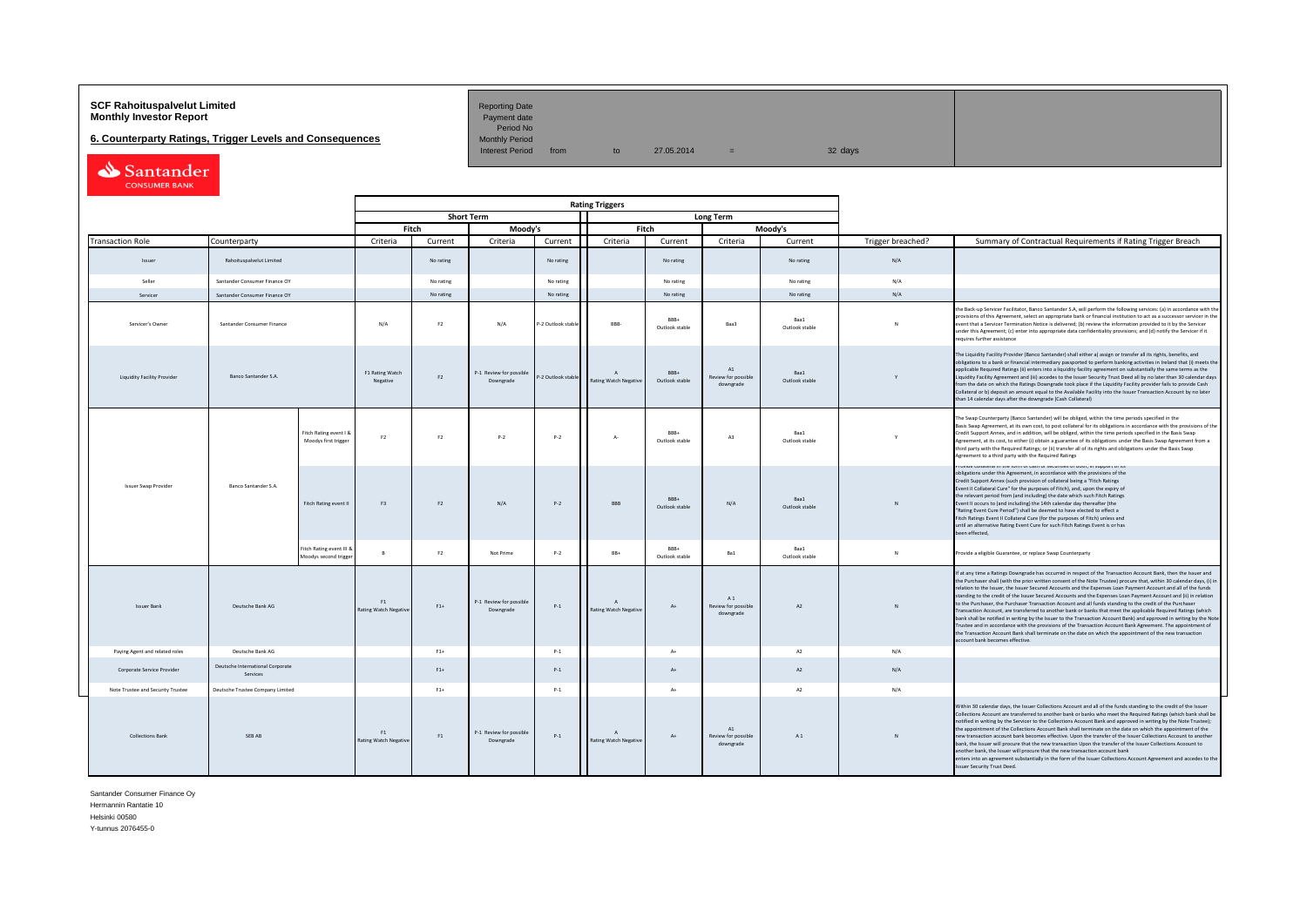# **SCF Rahoituspalvelut Limited** and **Reporting Date** 30.05.2014 **Monthly Investor Report Payment date** 27.05.2014 Payment date<br>Period No **6.a Original Portfolio Principal Balance Monthly Period** Monthly Period apr. 14 Interest Period from 25.04.2014 to 27.05.2014 = 32 days Santander



|                  |                        |             |           | <b>TOTAL</b>            |         |                              |                     |
|------------------|------------------------|-------------|-----------|-------------------------|---------|------------------------------|---------------------|
|                  | <b>Min</b>             | <b>Max</b>  | <b>No</b> | <b>Original balance</b> | %       | <b>WA months to maturity</b> | <b>WA seasoning</b> |
|                  | $0,00 \in$             | 4 999,99€   | 10 5 69   | 34 014 267              | 7,1%    | 20,3                         | 20,2                |
|                  | 5 000,00 €             | 9 999,99€   | 14 9 62   | 111 330 743             | 23,1%   | 33,3                         | 16,0                |
|                  | 10 000,00 €            | 14 999,99€  | 10 4 48   | 127 666 197             | 26,5%   | 40,0                         | 13,1                |
|                  | 15 000,00 €            | 19 999,99€  | 4833      | 83 124 702              | 17,2%   | 44,2                         | 12,1                |
|                  | 20 000,00 €            | 24 999,99 € | 2 0 8 0   | 46 047 406              | 9,6%    | 45,8                         | 10,7                |
| Original balance | 25 000,00 €            | 29 999,99 € | 963       | 26 170 405              | 5,4%    | 46,3                         | 9,8                 |
|                  | 30 000,00 €            | 34 999,99 € | 493       | 15 863 298              | 3,3%    | 46,5                         | 9,7                 |
|                  | 35 000,00 €            | 39 999,99 € | 271       | 10 073 680              | 2,1%    | 45,7                         | 10,4                |
|                  | 40 000,00 €            | 44 999,99 € | 181       | 7 662 654               | 1,6%    | 45,4                         | 9,9                 |
|                  | 45 000,00 €            | 49 999,99€  | 99,00€    | 4 678 264               | 1,0%    | 45,7                         | 10,0                |
|                  | 50 000,00 €            | 54 999,99€  | 78        | 4 0 5 6 5 1 8           | 0,8%    | 45,7                         | 9,0                 |
|                  | 55 000,00 €            | 59 999,99 € | 51        | 2 9 2 7 2 4 6           | 0,6%    | 45,7                         | 10,1                |
|                  | 60 000,00 $\epsilon$ + |             | 105       | 8 342 278               | 1,7%    | 44,8                         | 9,2                 |
|                  |                        |             |           |                         |         |                              |                     |
|                  | Total                  |             | 45 133    | 481 957 657             | 100,00% | 39,3                         | 13,3                |

Santander Consumer Finance Oy Hermannin Rantatie 10 Helsinki 00580 Y-tunnus 2076455-0

**CONSUMER BANK**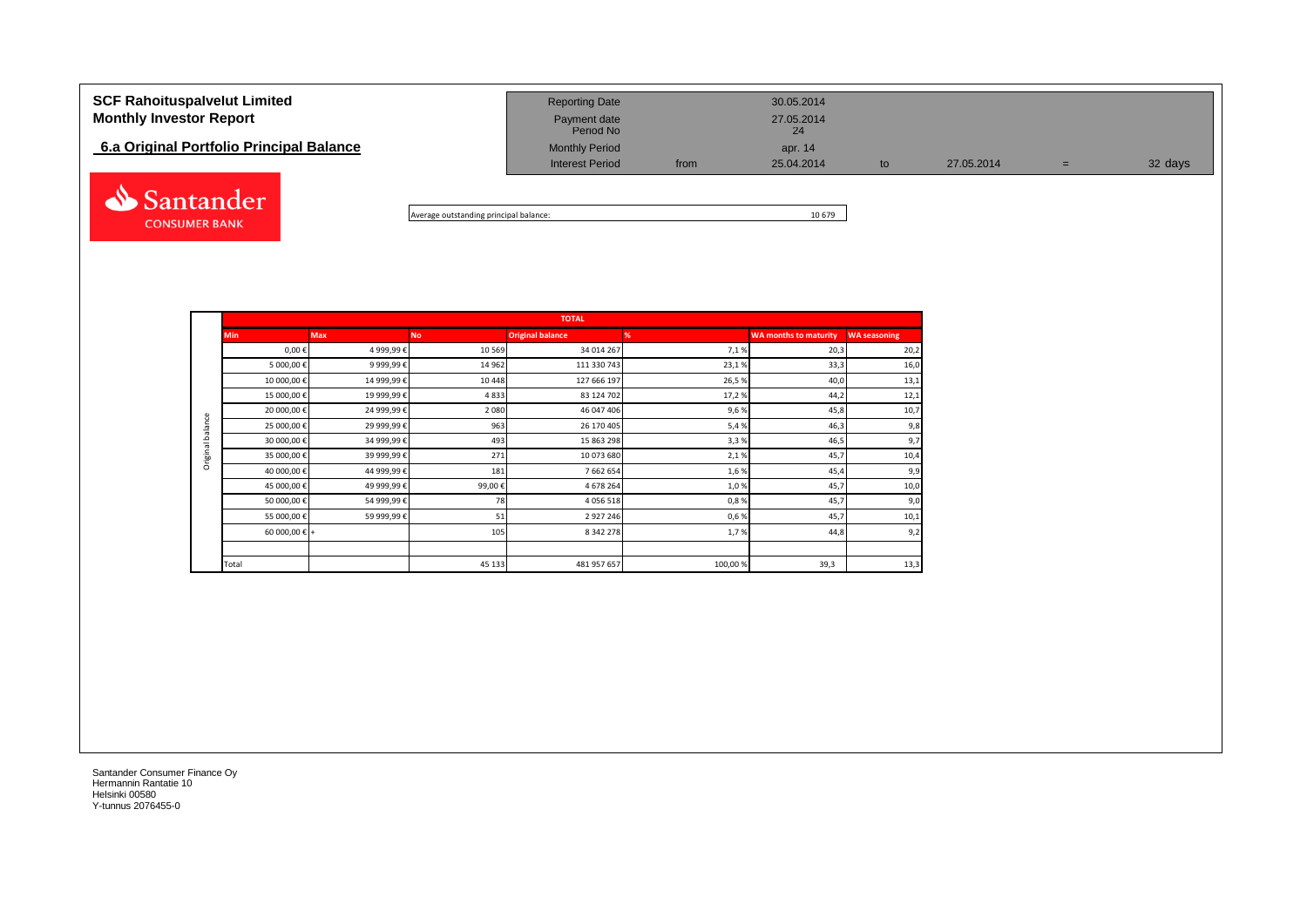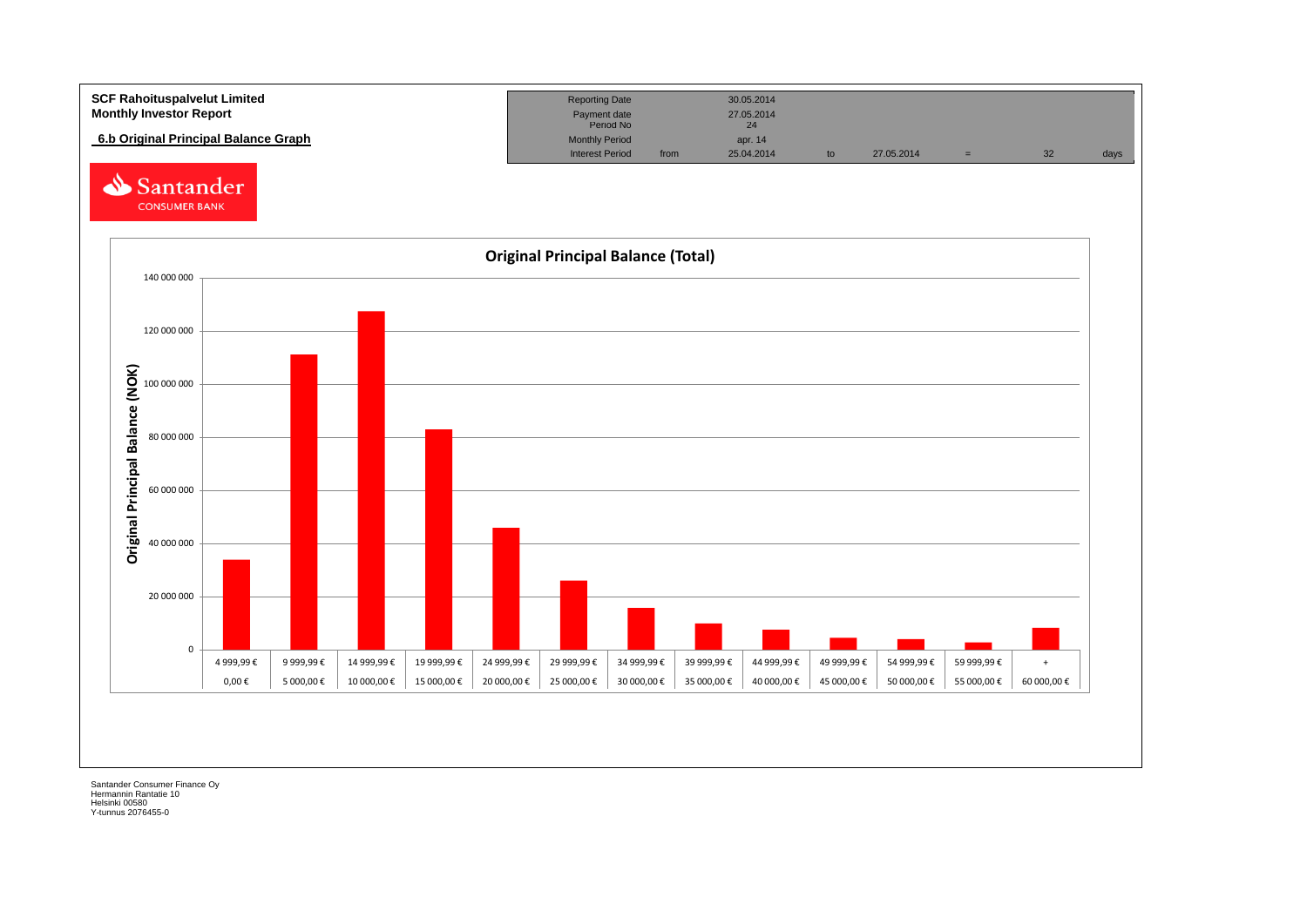## **7.a Outstanding Principal Balance**



| <b>SCF Rahoituspalvelut Limited</b> | <b>Reporting Date</b>     |      | 30.05.2014       |    |            |     |         |
|-------------------------------------|---------------------------|------|------------------|----|------------|-----|---------|
| <b>Monthly Investor Report</b>      | Payment date<br>Period No |      | 27.05.2014<br>24 |    |            |     |         |
| 7.a Outstanding Principal Balance   | <b>Monthly Period</b>     |      | apr. 14          |    |            |     |         |
|                                     | <b>Interest Period</b>    | from | 25.04.2014       | to | 27.05.2014 | $=$ | 32 days |

Average amount - all: 5 959

|                    |            |            |           | <b>TOTAL</b>  |                                              |            |                                 |                     |
|--------------------|------------|------------|-----------|---------------|----------------------------------------------|------------|---------------------------------|---------------------|
|                    | <b>Min</b> | <b>Max</b> | <b>No</b> |               | Outstanding balance % of Outstanding balance | % of loans | <b>WA months to</b><br>maturity | <b>WA seasoning</b> |
|                    |            | 5 0 0 0    | 8561      | 21 706 652    | 23,30%                                       | 54,76%     | 13,9                            | 37,8                |
|                    | 5 0 0 0    | 10 000     | 4599      | 32 680 337    | 35,08%                                       | 29,42%     | 22,8                            | 35,2                |
|                    | 10 000     | 15 000     | 1546      | 18 608 284    | 19,98%                                       | 9,89%      | 26,3                            | 32,9                |
|                    | 15 000     | 20 000     | 543       | 9 3 2 1 1 9 3 | 10,01%                                       | 3,47%      | 27,6                            | 32,0                |
| balance            | 20 000     | 25 000     | 204       | 4 508 366     | 4,84%                                        | 1,30 %     | 27,0                            | 32,3                |
|                    | 25 000     | 30 000     | 80        | 2 200 349     | 2,36%                                        | 0,51%      | 26,3                            | 32,6                |
| <b>Outstanding</b> | 30 000     | 35 000     | 40        | 1 279 703     | 1,37%                                        | 0,26%      | 26,9                            | 32,0                |
|                    | 35 000     | 40 000     | 21        | 774 615       | 0,83%                                        | 0,13%      | 26,2                            | 31,5                |
|                    | 40 000     | 45 000     | 13        | 542 555       | 0,58%                                        | 0,08%      | 26,4                            | 31,3                |
|                    | 45 000     | 50 000     |           | 380 123       | 0,41%                                        | 0,05%      | 23,7                            | 32,9                |
|                    | 50 000     | 55 000     |           | 315 650       | 0,34%                                        | 0,04%      | 22,9                            | 32,6                |
|                    | 55 000     | 60 000     |           | 284 570       | 0,31%                                        | 0,03%      | 20,9                            | 32,3                |
|                    | $60000 +$  |            |           | 550 327       | 0,59%                                        | 0,04%      | 24,5                            | 32,3                |
|                    |            |            |           |               |                                              |            |                                 |                     |
|                    | Total      |            | 15 633    | 93 152 722    | 100 %                                        | 100,0%     | 22,3                            | 34,7                |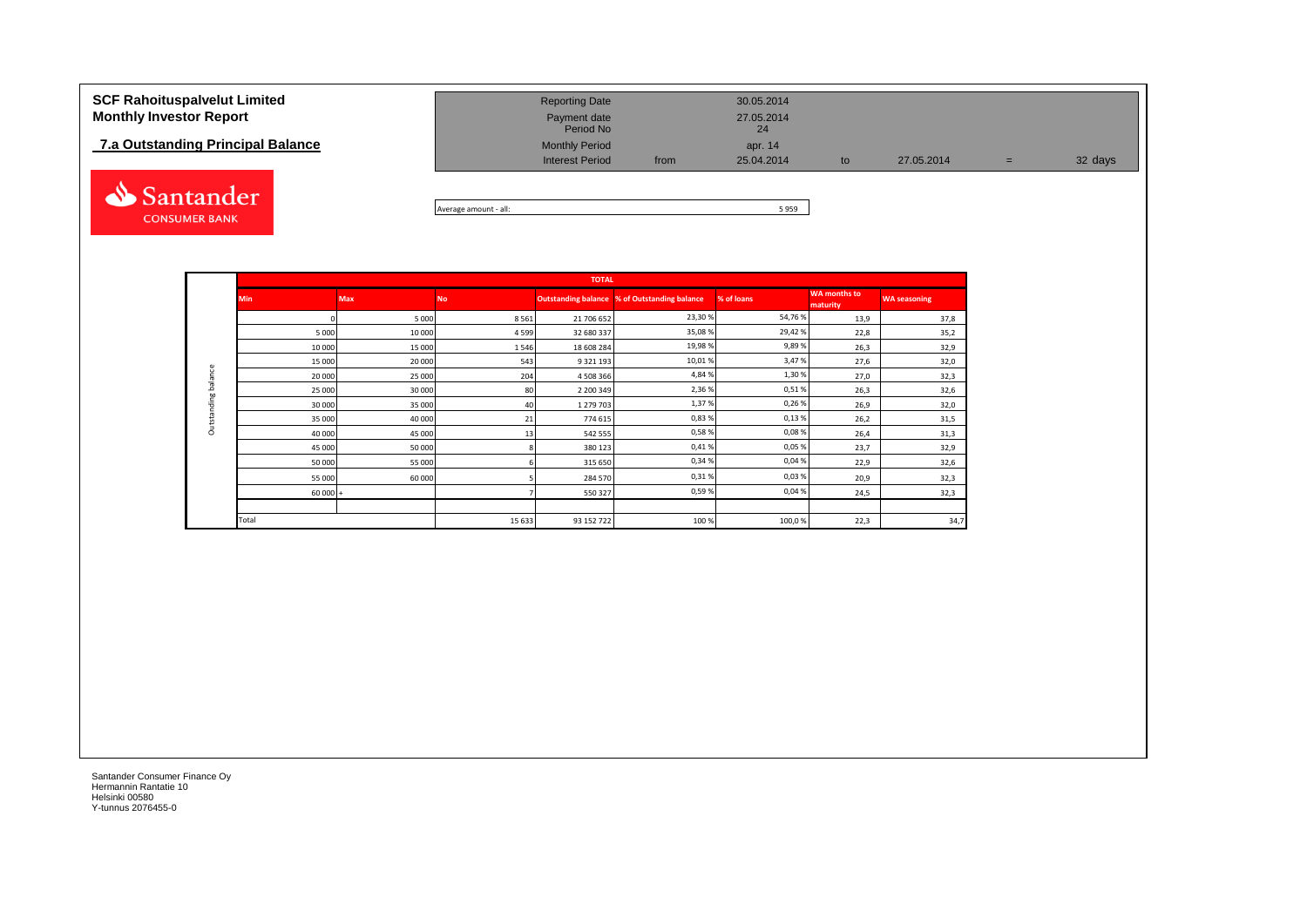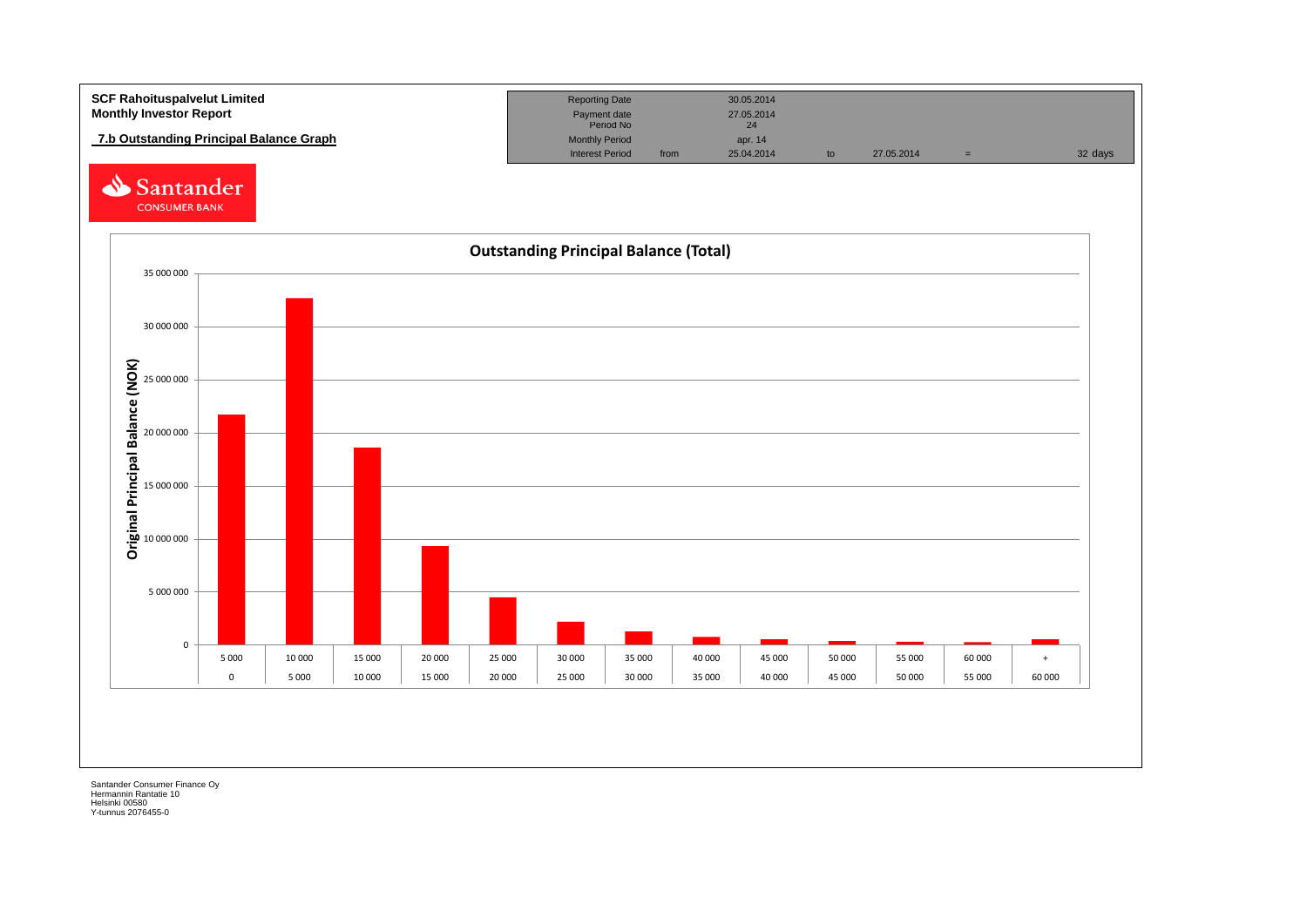### **SCF Rahoituspalvelut Limited Monthly Investor Report**

## **8.a Geographical Distribution**



| <b>Reporting Date</b>     |      | 30.05.2014       |            |   |         |
|---------------------------|------|------------------|------------|---|---------|
| Payment date<br>Period No |      | 27.05.2014<br>24 |            |   |         |
| <b>Monthly Period</b>     |      | apr. 14          |            |   |         |
| <b>Interest Period</b>    | from | 25.04.2014       | 27.05.2014 | = | 30 days |

|   |                  |           |                            | <b>TOTAL</b>             |            |                              |                     |
|---|------------------|-----------|----------------------------|--------------------------|------------|------------------------------|---------------------|
|   | <b>District</b>  | <b>No</b> | <b>Outstanding balance</b> | % of Outstanding balance | % of Loans | <b>WA months to maturity</b> | <b>WA seasoning</b> |
|   | Central Finland  | 1813      | 10 525 488                 | 11,30%                   | 11,60 %    | 22,5                         | 34,5                |
|   | Eastern Finland  | 442       | 2 3 3 1 5 4 0              | 2,50%                    | 2,83%      | 21,5                         | 34,9                |
|   | East Tavastia    | 965       | 5 5 8 7 3 4 9              | 6,00%                    | 6,17%      | 22,6                         | 34,8                |
| ÷ | Greater Helsinki | 5 5 9 3   | 34 650 084                 | 37,20%                   | 35,78%     | 22,3                         | 34,8                |
|   | Northern Finland | 1 2 0 4   | 7 555 339                  | 8,11%                    | 7,70 %     | 23,4                         | 34,3                |
|   | Northern Savonia | 516       | 2 5 9 7 2 2 3              | 2,79%                    | 3,30%      | 20,9                         | 35,2                |
| 효 | Ostrobothnia     | 989       | 5 5 7 7 2 5 3              | 5,99%                    | 6,33%      | 21,0                         | 35,0                |
|   | South-Eastern Fi | 874       | 5 5 2 7 5 3 6              | 5,93%                    | 5,59%      | 23,3                         | 33,8                |
|   | South-Western Fi | 1739      | 9 900 434                  | 10,63%                   | 11,12%     | 21,9                         | 34,9                |
|   | Western Tavastia | 1498      | 8 900 476                  | 9,55%                    | 9,58%      | 22,3                         | 34,5                |
|   |                  |           |                            |                          |            |                              |                     |
|   |                  |           |                            |                          |            |                              |                     |
|   | Total            | 15 6 33   | 93 152 722                 | 100%                     | 100,00%    | 22,3                         | 34,7                |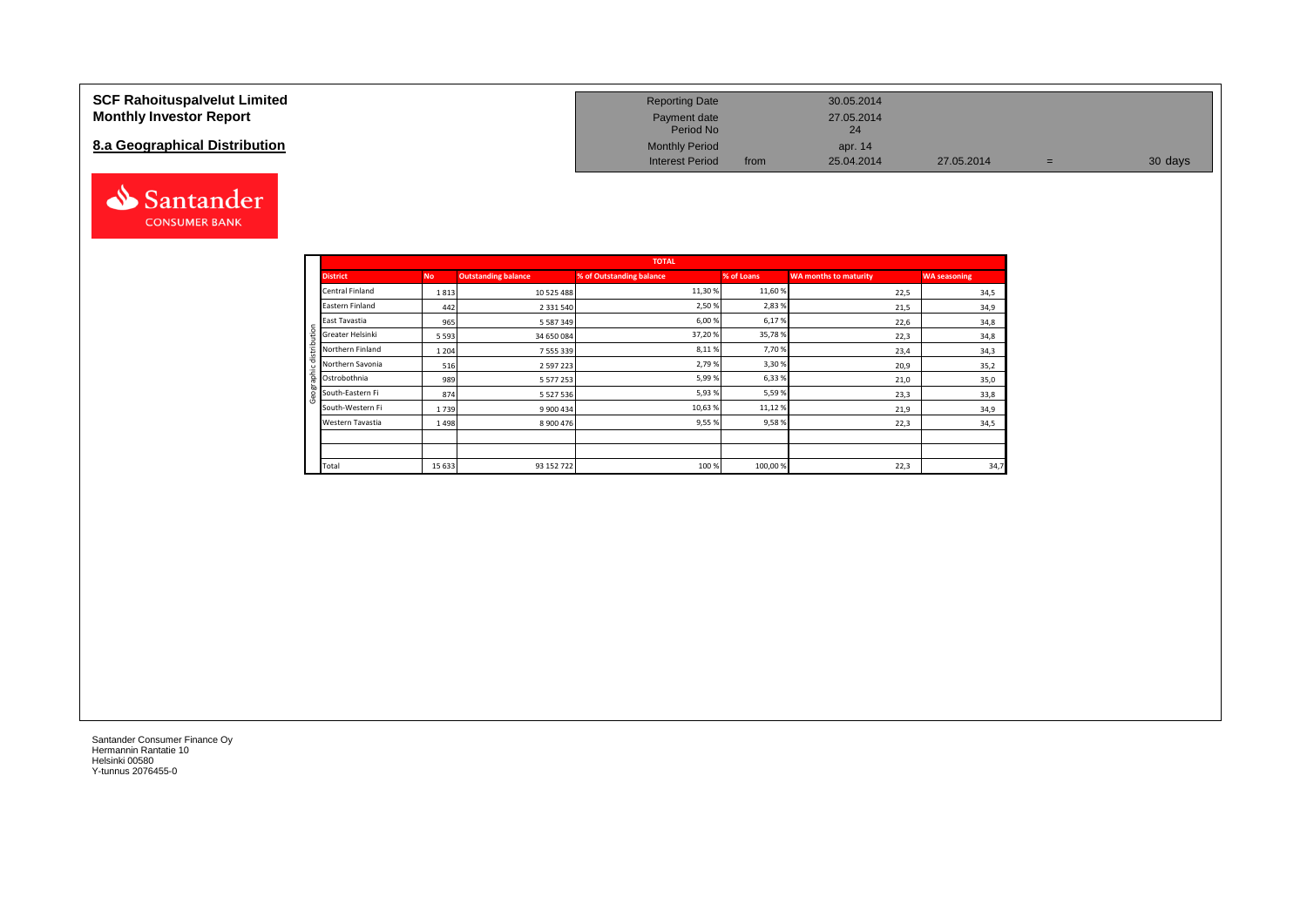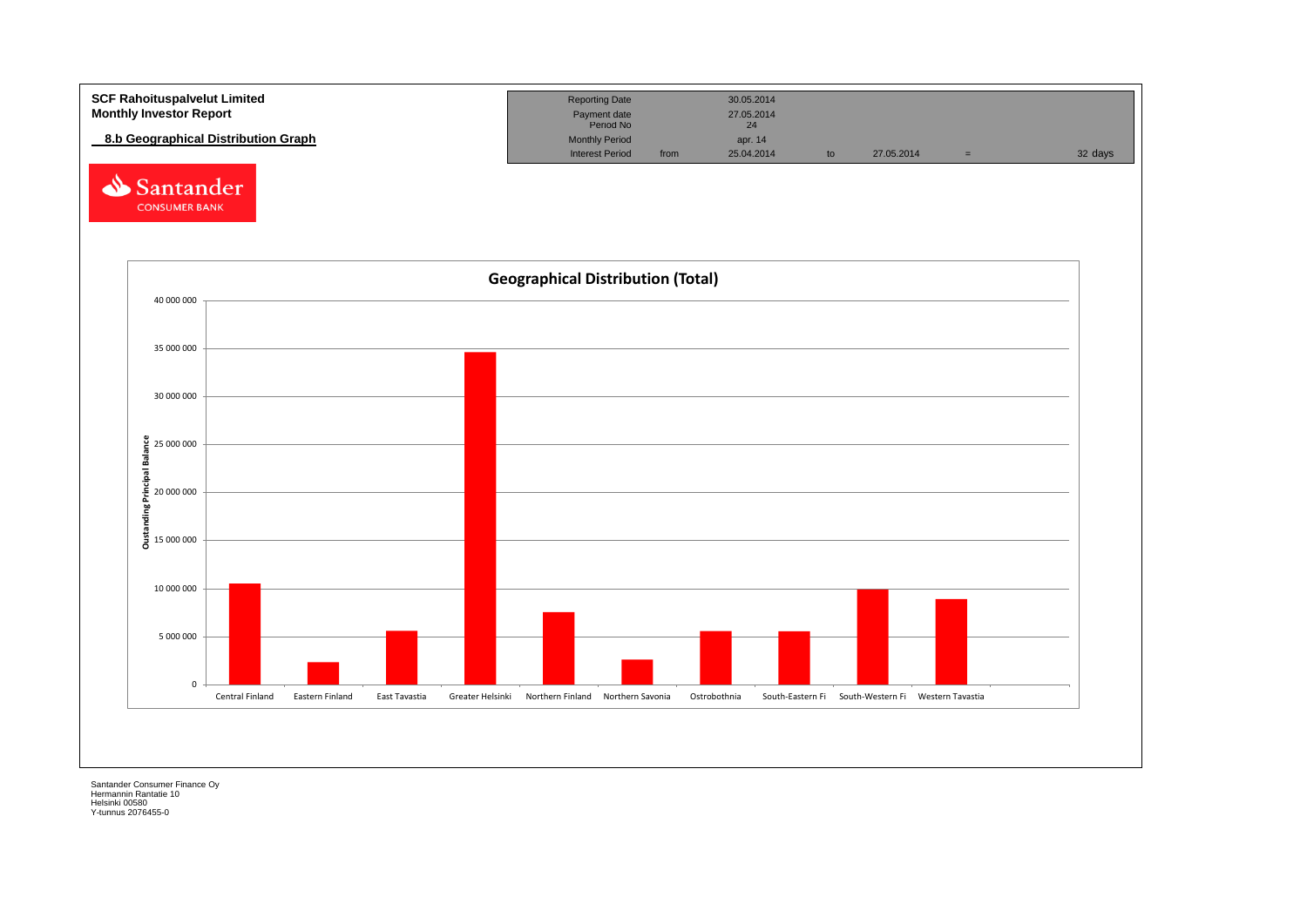| SCF Rahoituspalvelut Limited<br><b>Monthly Investor Report</b> | <b>Reporting Date</b><br>Payment date<br>Period No |      | 30.05.2014<br>27.05.2014<br>$24^{1}$ |            |   |         |
|----------------------------------------------------------------|----------------------------------------------------|------|--------------------------------------|------------|---|---------|
| 9.a Interest Rate                                              | <b>Monthly Period</b><br><b>Interest Period</b>    | from | apr. 14<br>25.04.2014                | 27.05.2014 | = | 32 days |



|              |            |         |           | <b>TOTAL</b>               |                                          |                              |                     |
|--------------|------------|---------|-----------|----------------------------|------------------------------------------|------------------------------|---------------------|
|              | $Min (==)$ | Max (<) | <b>No</b> | <b>Outstanding balance</b> | % of total<br><b>Outstanding balance</b> | <b>WA months to maturity</b> | <b>WA seasoning</b> |
|              |            | 1%      | 868       | 2 967 043                  | 3,19%                                    | 9,5                          | 30,8                |
|              | 1%         | 2 %     | 1456      | 5 428 664                  | 5,83%                                    | 17,7                         | 34,9                |
| distribution | 2 %        | 4 %     | 2970      | 19 504 081                 | 20,94%                                   | 21,9                         | 34,9                |
|              | 4 %        | 6 %     | 7337      | 49 591 454                 | 53,24%                                   | 23,5                         | 34,8                |
|              | 6 %        | 8 %     | 2 9 9 0   | 15 598 251                 | 16,74 %                                  | 23,1                         | 34,8                |
|              | 8%         | 10%     | 12        | 63 230                     | 0,07%                                    | 23,4                         | 33,3                |
| Interest     | 10%        | 12%     |           |                            |                                          |                              |                     |
|              | 12%        | 14 %    |           |                            |                                          |                              |                     |
|              | 14 %       | 16%     |           |                            |                                          |                              |                     |
|              | 16%        | 18%     |           |                            |                                          |                              |                     |
|              |            |         |           |                            |                                          |                              |                     |
|              | Total      |         | 15 6 33   | 93 152 722                 | 100 %                                    | 22,3                         | 34,7                |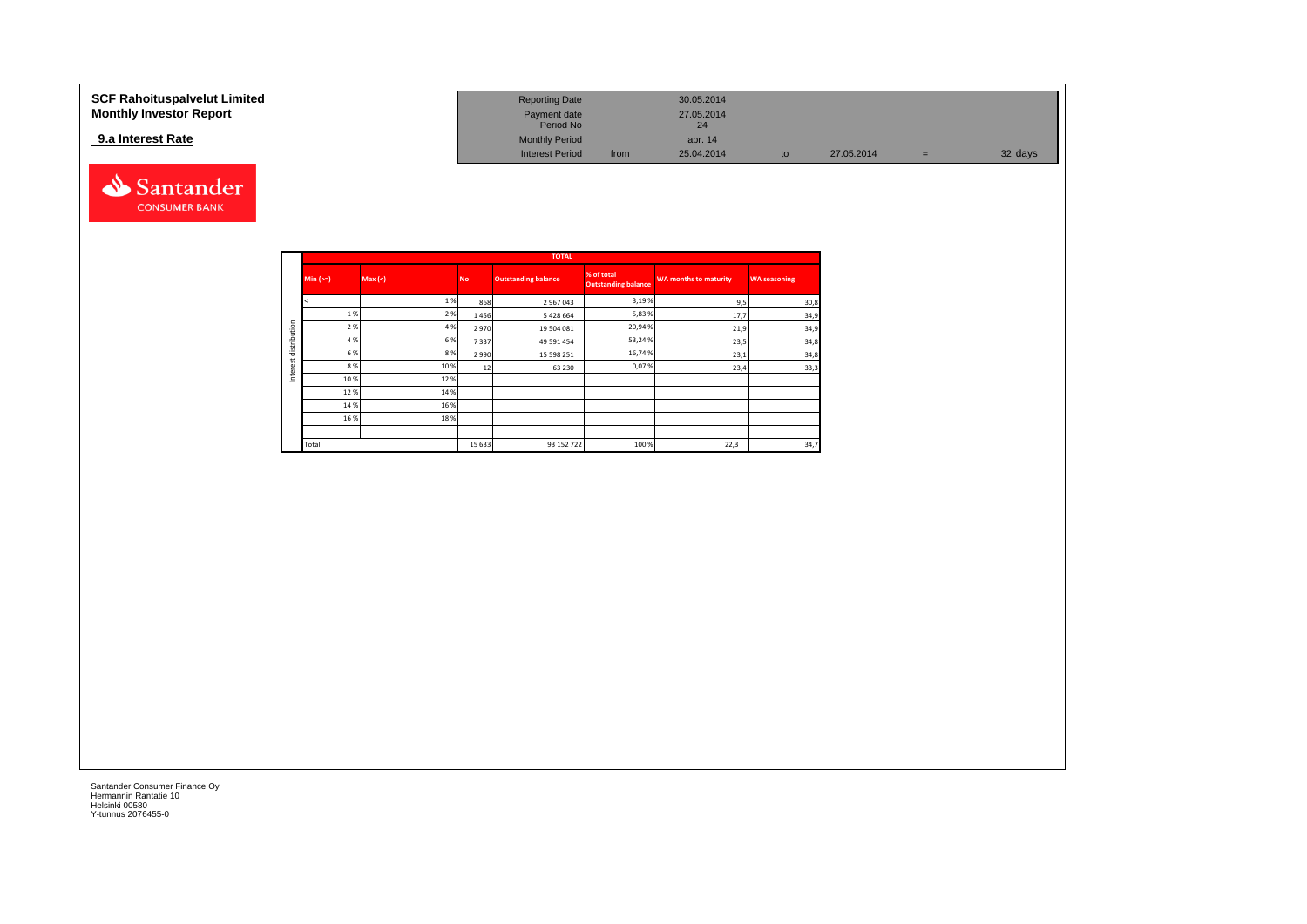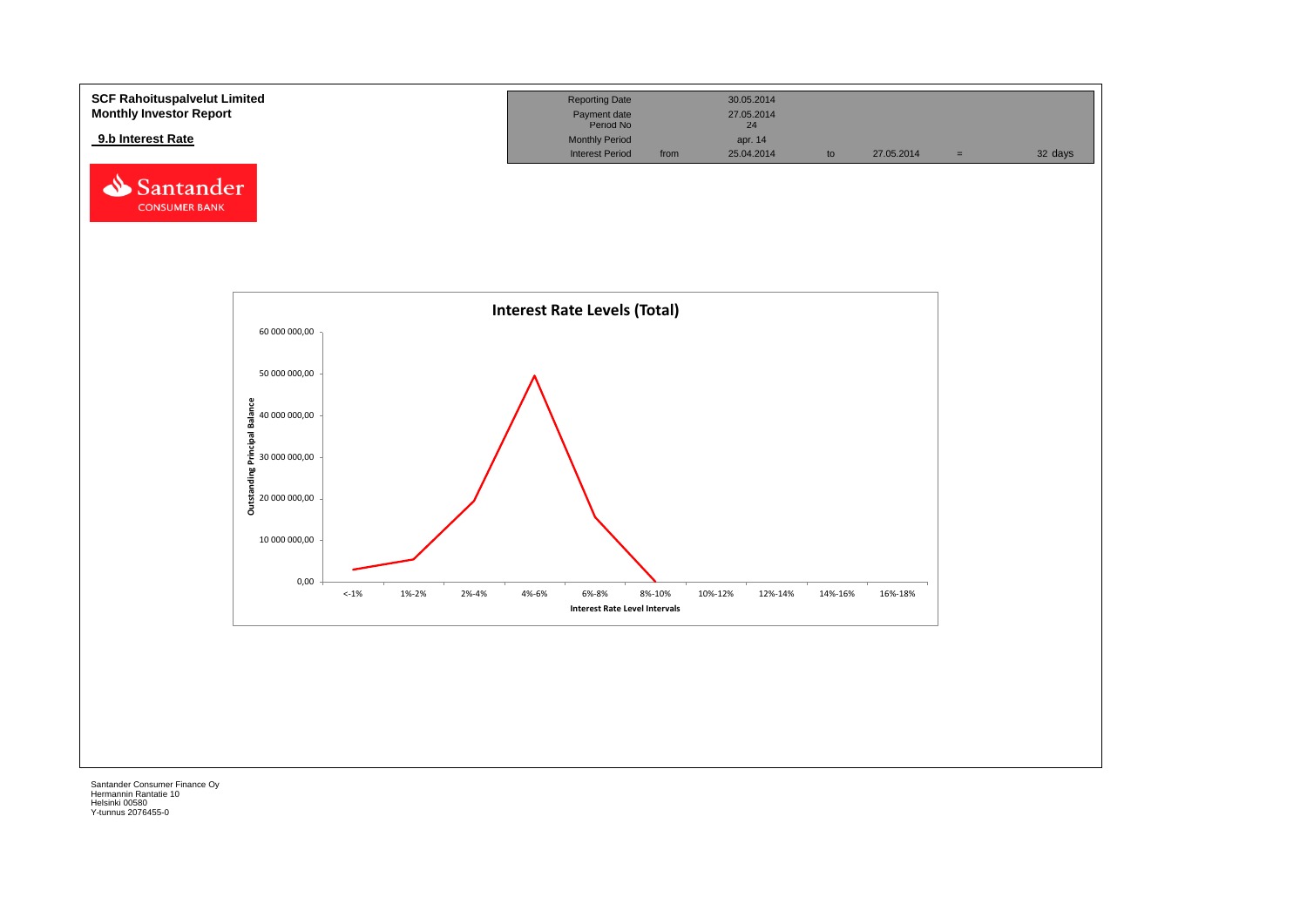| <b>SCF Rahoituspalvelut Limited</b><br><b>Monthly Investor Report</b> | <b>Reporting Date</b><br>Payment date<br>Period No |      | 30.05.2014<br>27.05.2014<br>24 |    |            |     |         |
|-----------------------------------------------------------------------|----------------------------------------------------|------|--------------------------------|----|------------|-----|---------|
| 10.a Remaining Terms                                                  | <b>Monthly Period</b><br><b>Interest Period</b>    | from | apr. 14<br>25.04.2014          | to | 27.05.2014 | $=$ | 32 days |



|                    |            |            |           | <b>TOTAL</b>               |        |                              |                     |
|--------------------|------------|------------|-----------|----------------------------|--------|------------------------------|---------------------|
|                    | <b>Min</b> | <b>Max</b> | <b>No</b> | <b>Outstanding balance</b> | %      | <b>WA months to maturity</b> | <b>WA seasoning</b> |
|                    |            |            | 77        | 93 539                     | 0,10%  | 0,0                          | 49,6                |
|                    |            | 12         | 5 9 0 5   | 15 600 597                 | 16,75% | 8,0                          | 40,3                |
|                    | 13         | 24         | 5 2 3 0   | 32 230 914                 | 34,60% | 18,8                         | 38,0                |
|                    | 25         | 36         | 4 4 0 6   | 44 990 817                 | 48,30% | 29,8                         | 30,3                |
| maturity           | 37         | 48         | 15        | 236 856                    | 0,25%  | 37,9                         | 26,3                |
|                    | 49         | 60         |           |                            |        |                              |                     |
| $\mathbf{c}$       | 61         | 72         |           |                            |        |                              |                     |
| Month <sub>s</sub> | 73         | 84         |           |                            |        |                              |                     |
|                    | 85         | 96         |           |                            |        |                              |                     |
|                    | 97         | 108        |           |                            |        |                              |                     |
|                    | 109        | 120        |           |                            |        |                              |                     |
|                    | 121 >      |            |           |                            |        |                              |                     |
|                    |            |            |           |                            |        |                              |                     |
|                    | Total      |            | 15 6 33   | 93 152 722                 | 100%   | 22,3                         | 34,7                |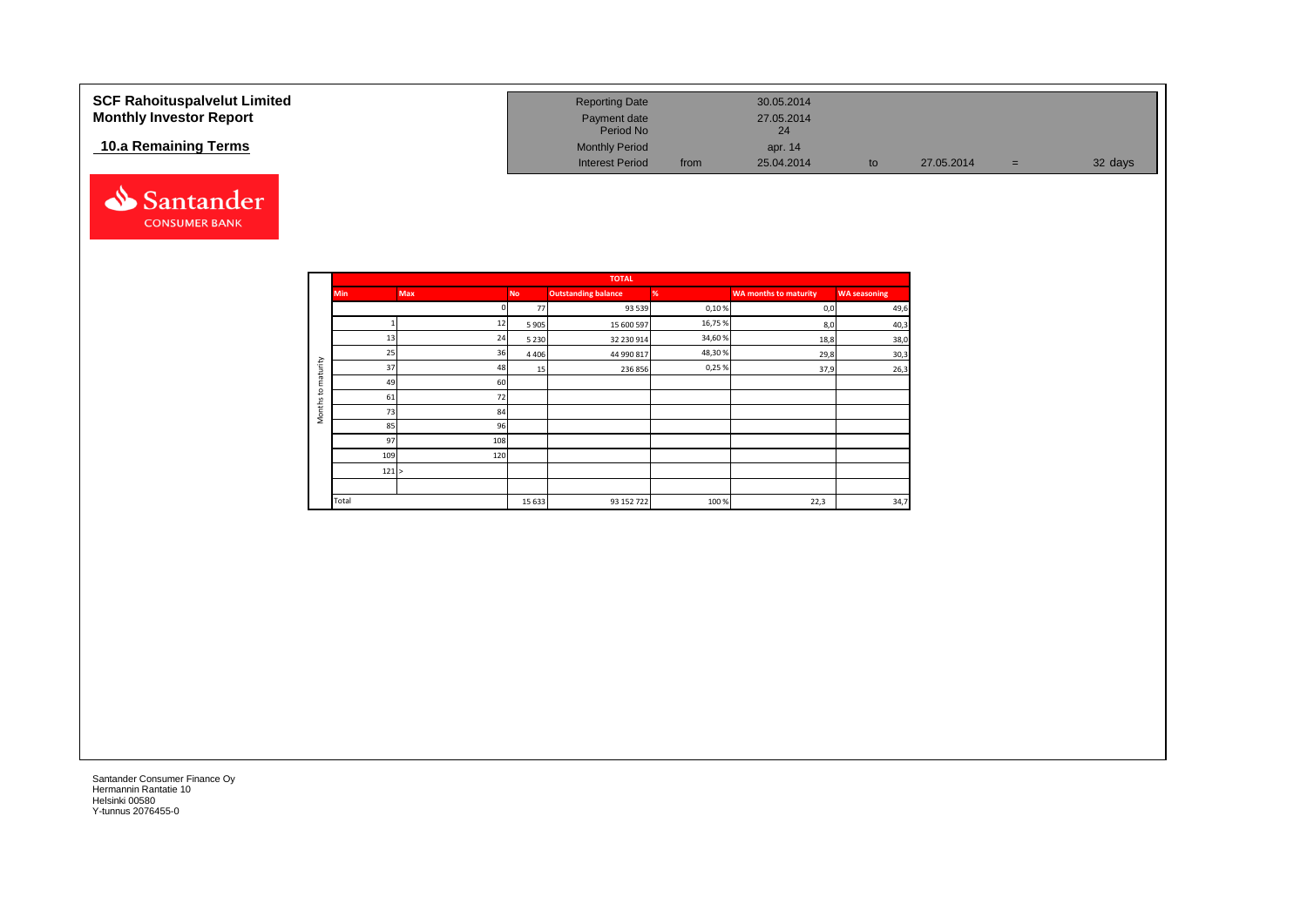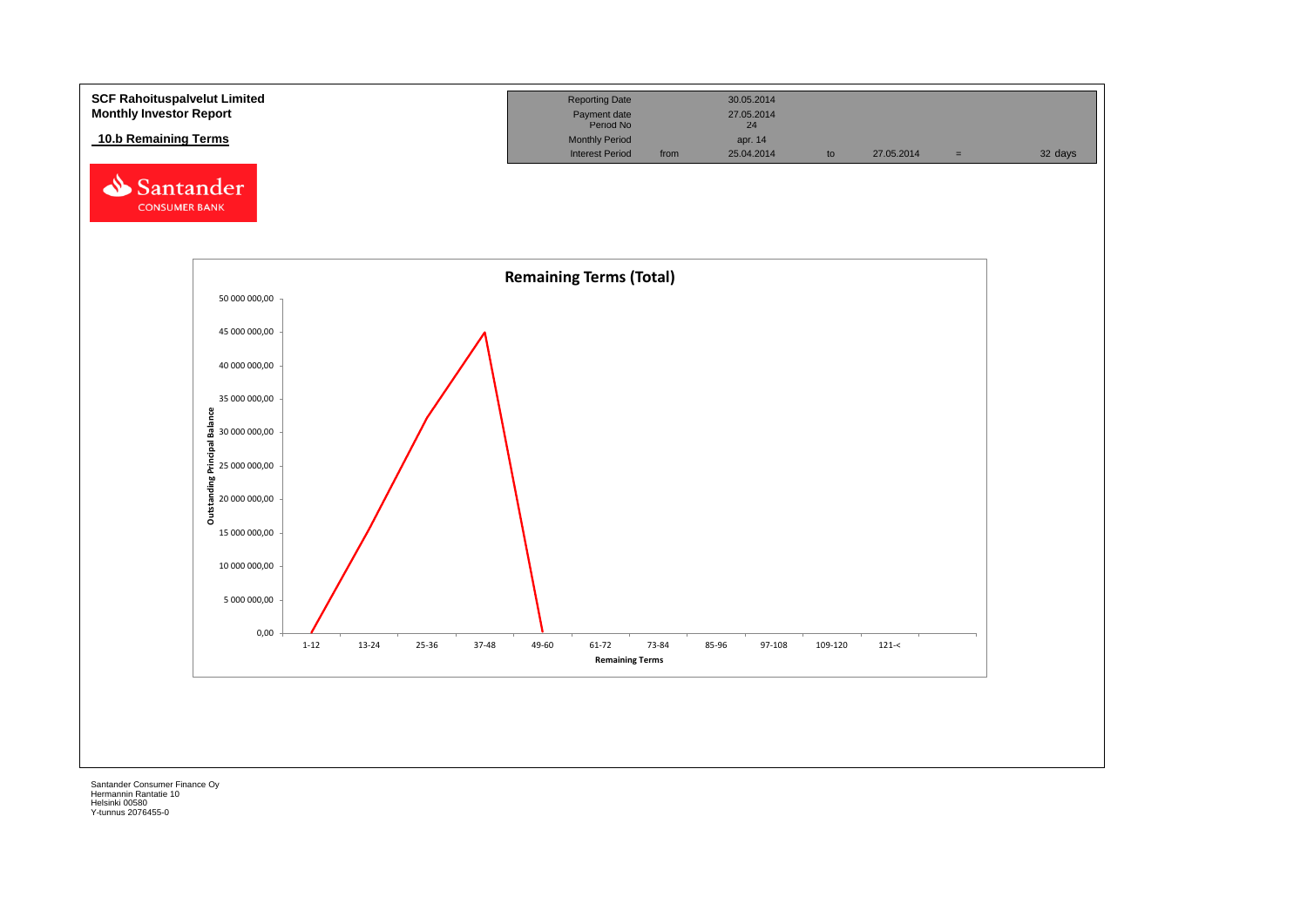| <b>SCF Rahoituspalvelut Limited</b><br><b>Monthly Investor Report</b> | <b>Reporting Date</b><br>Payment date<br>Period No |      | 30.05.2014<br>27.05.2014<br>24 |    |            |     |         |
|-----------------------------------------------------------------------|----------------------------------------------------|------|--------------------------------|----|------------|-----|---------|
| 11.a Seasoning                                                        | <b>Monthly Period</b><br><b>Interest Period</b>    | from | apr. 14<br>25.04.2014          | to | 27.05.2014 | $=$ | 32 days |



Santander **CONSUMER BANK**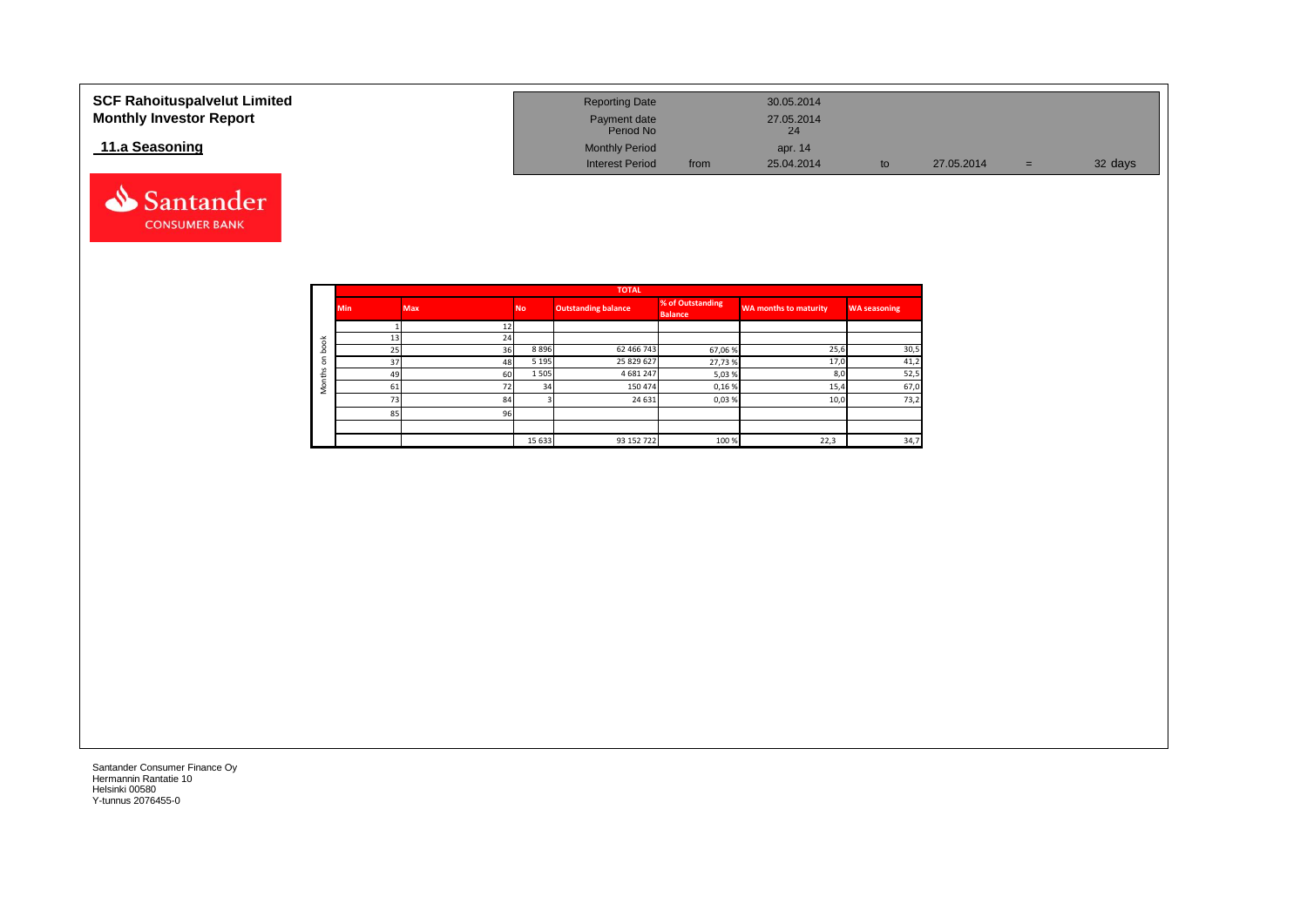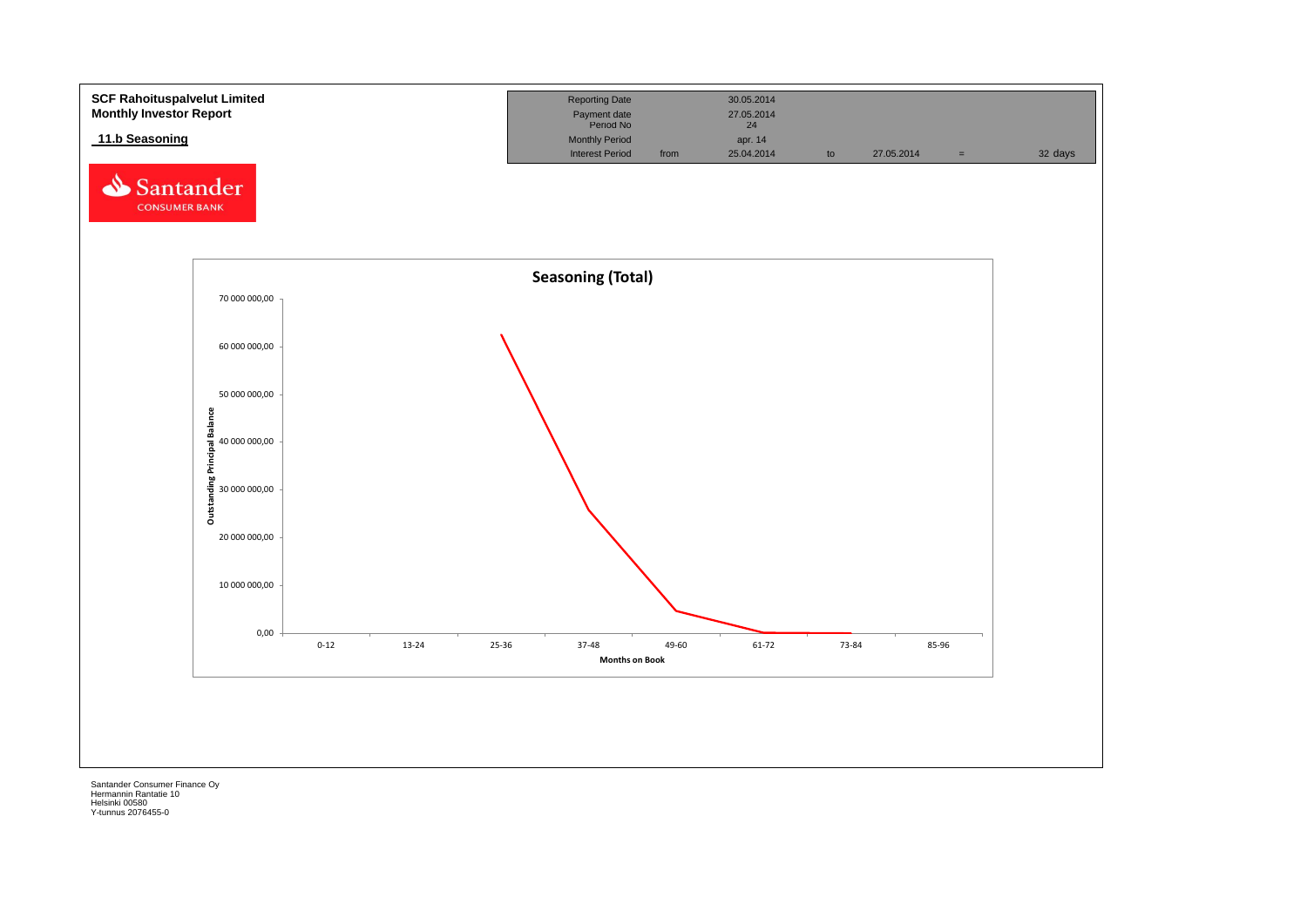| <b>SCF Rahoituspalvelut Limited</b><br><b>Monthly Investor Report</b> | <b>Reporting Date</b><br>Payment date<br>Period No |      | 30.05.2014<br>27.05.2014<br>24 |    |            |     |         |
|-----------------------------------------------------------------------|----------------------------------------------------|------|--------------------------------|----|------------|-----|---------|
| 13.a Balloon Ioans                                                    | <b>Monthly Period</b><br><b>Interest Period</b>    | from | apr. 14<br>25.04.2014          | to | 27.05.2014 | $=$ | 32 days |

|         |          |           |                            | <b>TOTAL</b>     |                       |                  |                                    |      |
|---------|----------|-----------|----------------------------|------------------|-----------------------|------------------|------------------------------------|------|
| ్య<br>۰ | Min      | <b>No</b> | <b>Outstanding balance</b> | % of Outstanding | <b>Residual Value</b> | % of Outstanding | WA months to maturity WA seasoning |      |
|         |          |           |                            | <b>Balance</b>   |                       | <b>Balance</b>   |                                    |      |
|         | Standard | 12717     | 58 291 119                 | 62,58%           | 566                   | 0,00%            | 21,7                               | 34,4 |
|         | Balloon  | 2916      | 34 861 604                 | 37.42%           | 14 986 347            | 42,99%           | 23,3                               | 35,1 |
|         |          |           |                            |                  |                       |                  |                                    |      |
|         | Total    | 15 633    | 93 152 722                 | 100 %            | 14 986 913            | 43%              | 22,3                               | 34,7 |

Santander **CONSUMER BANK**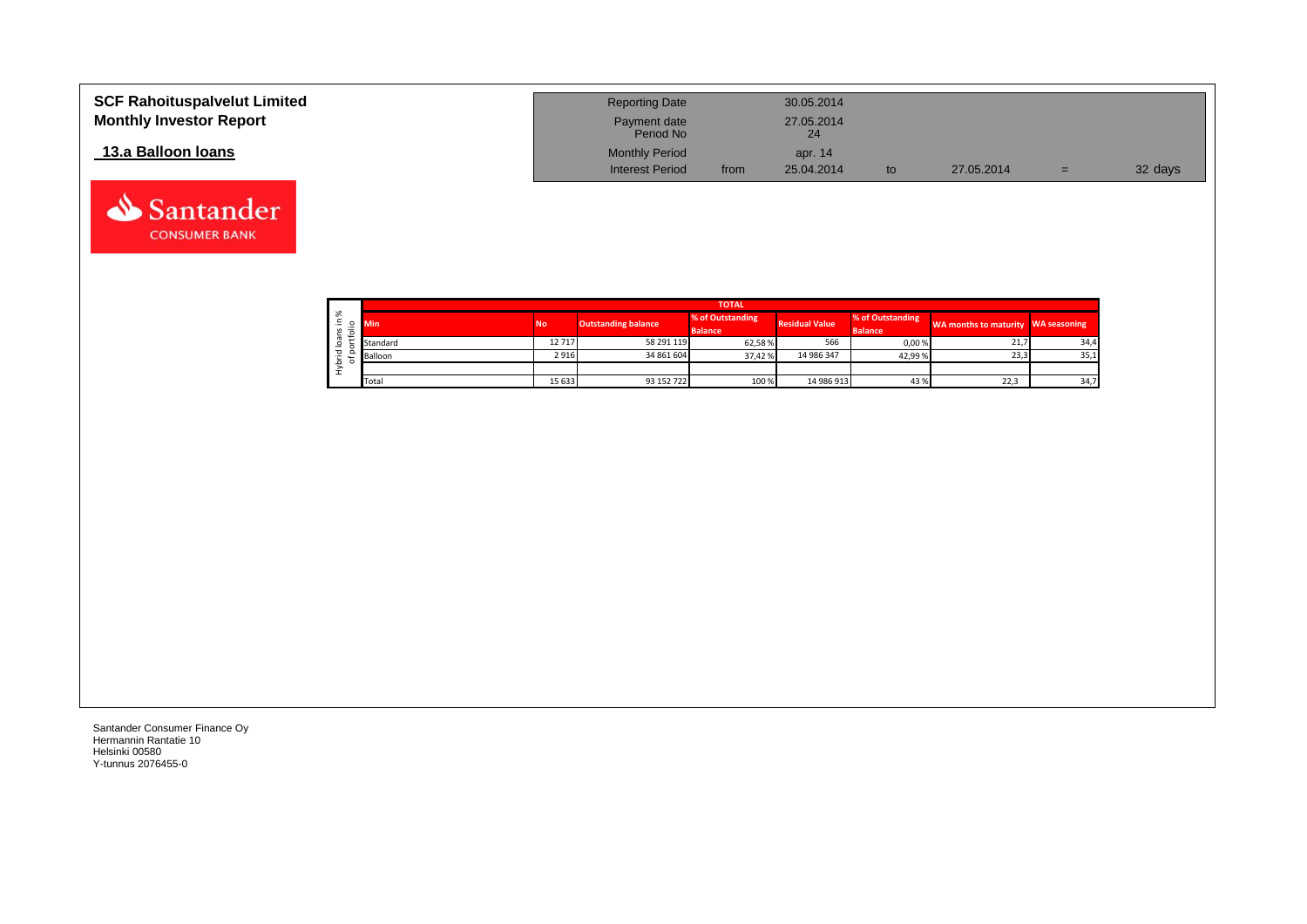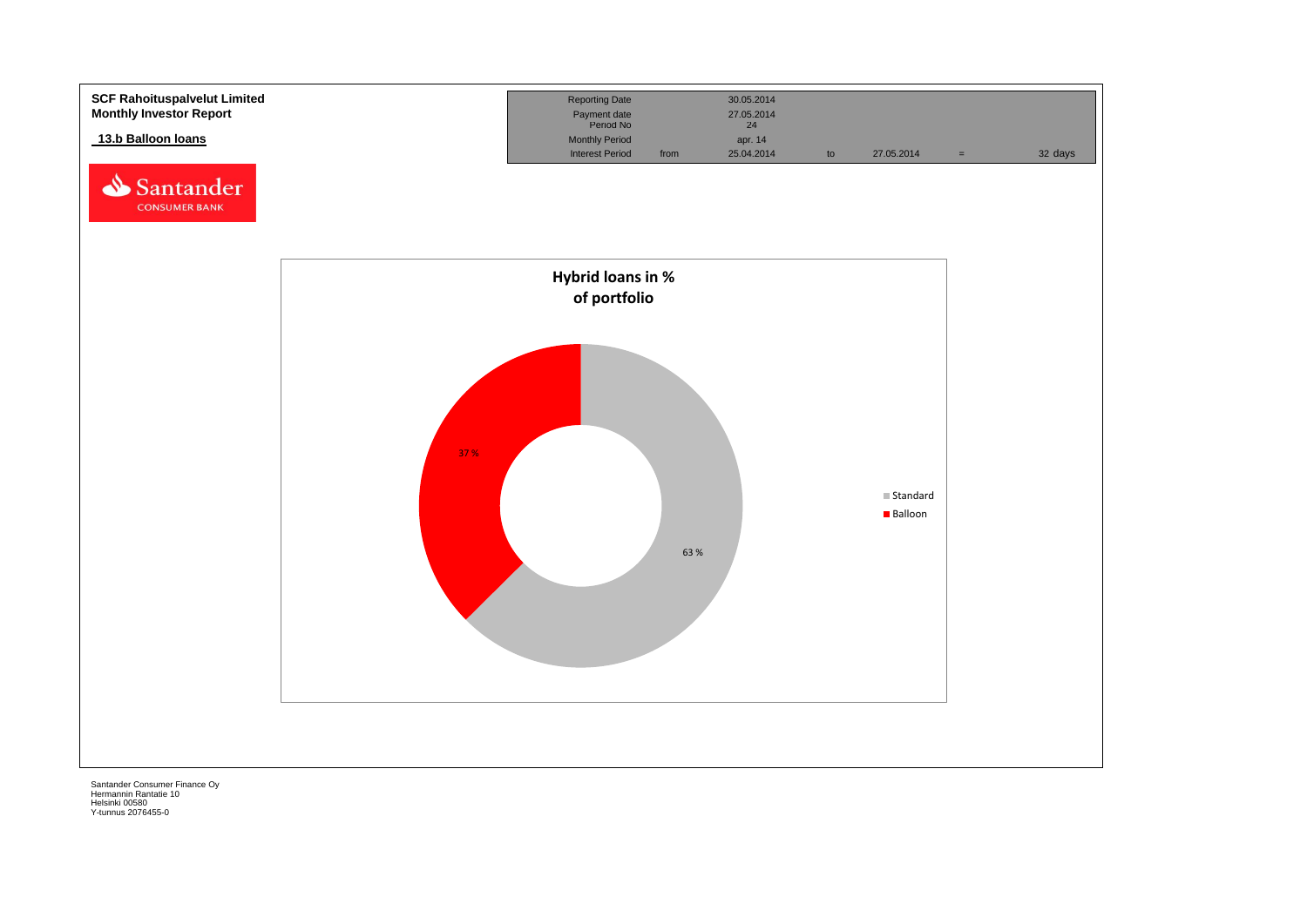| <b>SCF Rahoituspalvelut Limited</b> | <b>Reporting Date</b>                           |      | 30.05.2014            |            |     |         |
|-------------------------------------|-------------------------------------------------|------|-----------------------|------------|-----|---------|
| <b>Monthly Investor Report</b>      | Payment date<br>Period No                       |      | 27.05.2014<br>24      |            |     |         |
| 14.a # loans per borrower           | <b>Monthly Period</b><br><b>Interest Period</b> | from | apr. 14<br>25.04.2014 | 27.05.2014 | $=$ | 32 days |
|                                     |                                                 |      |                       |            |     |         |



|                                | <b>TOTAL</b> |                            |       |
|--------------------------------|--------------|----------------------------|-------|
| <b>Total number of debtors</b> |              | <b>Outstanding balance</b> | %     |
|                                | 15 502       | 91 985 384                 | 98,7% |
|                                | 61           | 1097707                    | 1,2%  |
|                                |              | 69 632                     | 0,1%  |
|                                |              |                            |       |
|                                |              |                            |       |
|                                |              |                            |       |
|                                |              |                            |       |
|                                |              |                            |       |
|                                |              |                            |       |
|                                |              |                            |       |
|                                | 15 5 66      | 93 152 722                 | 100 % |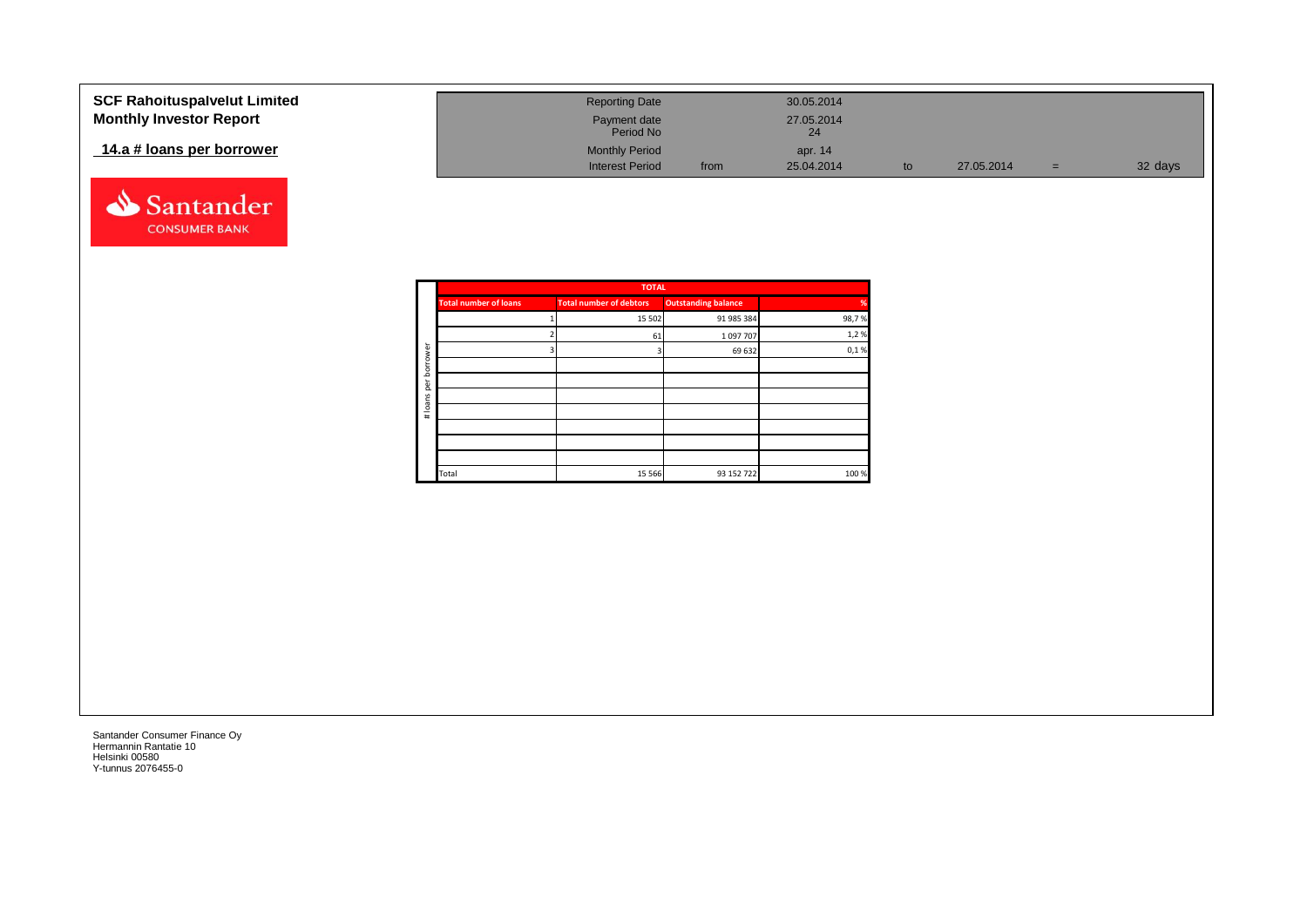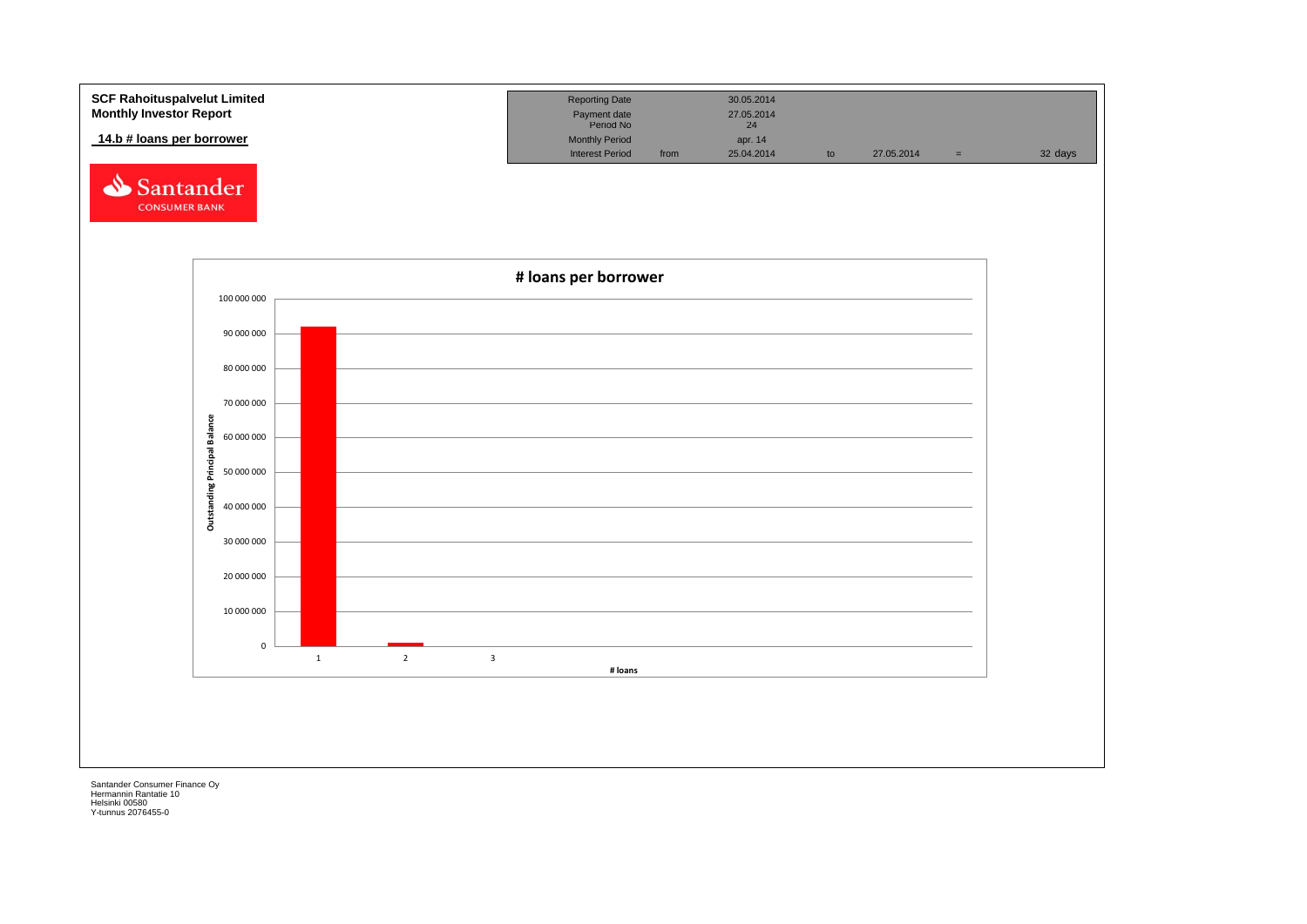| <b>SCF Rahoituspalvelut Limited</b> | <b>Reporting Date</b>     |      | 30.05.2014       |    |            |     |         |
|-------------------------------------|---------------------------|------|------------------|----|------------|-----|---------|
| <b>Monthly Investor Report</b>      | Payment date<br>Period No |      | 27.05.2014<br>24 |    |            |     |         |
| 15.a Amortization Profile           | <b>Monthly Period</b>     |      | apr. 14          |    |            |     |         |
|                                     | <b>Interest Period</b>    | from | 25.04.2014       | to | 27.05.2014 | $=$ | 32 days |



|                 | <b>TOTAL</b>           |                        |                     |                 |        |            |  |  |
|-----------------|------------------------|------------------------|---------------------|-----------------|--------|------------|--|--|
| <b>Period</b>   | <b>Opening Balance</b> | <b>Closing Balance</b> | <b>Amortization</b> | <b>Interest</b> | Yield  | Percentage |  |  |
|                 |                        |                        |                     |                 |        |            |  |  |
|                 | 93 152 722             | 88 474 864             | 4677859             | 378 646         | 2,52%  | 7,59%      |  |  |
|                 | 88 474 864             | 83 804 692             | 4 670 172           | 361 318         | 2,53%  | 7,19%      |  |  |
|                 | 83 804 692             | 79 311 309             | 4 4 9 3 3 8 2       | 343 764         | 2,54%  | 6,81%      |  |  |
|                 | 79 311 309             | 74 991 869             | 4 3 1 9 4 4 0       | 326 832         | 2,55 % | 6,43%      |  |  |
|                 | 74 991 869             | 70 698 914             | 4 292 955           | 310 226         | 2,56%  | 6,07%      |  |  |
|                 | 70 698 914             | 66 694 104             | 4 004 810           | 293 939         | 2,58%  | 5,72 %     |  |  |
|                 | 66 694 104             | 62 639 840             | 4 0 5 4 2 6 4       | 278 467         | 2,59%  | 5,37%      |  |  |
|                 | 62 639 840             | 58 876 882             | 3762957             | 262 658         | 2,60%  | 5,05 %     |  |  |
|                 | 58 876 882             | 55 065 566             | 3 811 316           | 247828          | 2,61%  | 4,72%      |  |  |
| 10 <sup>1</sup> | 55 065 566             | 51 404 092             | 3 661 474           | 232 943         | 2,62%  | 4,41%      |  |  |
| 11              | 51 404 092             | 48 004 923             | 3 399 169           | 218 358         | 2,63%  | 4,12%      |  |  |
| 12              | 48 004 923             | 44 768 717             | 3 2 3 6 2 0 5       | 204 381         | 2,64%  | 3,84 %     |  |  |
| 13              | 44 768 717             | 41 588 836             | 3 179 881           | 190 975         | 2,64%  | 3,57%      |  |  |
| 14              | 41 588 836             | 38 537 830             | 3 0 5 1 0 0 6       | 177 723         | 2,65 % | 3,31%      |  |  |
| 15              | 38 537 830             | 35 654 676             | 2 883 154           | 164 971         | 2,65 % | 3,06 %     |  |  |
| 16              | 35 654 676             | 32 728 414             | 2 9 2 6 2 6 2       | 152 640         | 2,65 % | 2,81%      |  |  |
| 17              | 32 728 414             | 30 076 621             | 2 651 794           | 140 119         | 2,65 % | 2,58%      |  |  |
| 18              | 30 076 621             | 27 534 661             | 2 541 960           | 128 760         | 2,65 % | 2,36 %     |  |  |
| 19              | 27 534 661             | 25 182 646             | 2 3 5 2 0 1 5       | 117873          | 2,65 % | 2,16 %     |  |  |
| 20              | 25 182 646             | 22 970 560             | 2 2 1 2 0 8 6       | 107 750         | 2,65 % | 1,97%      |  |  |
|                 |                        |                        |                     |                 |        |            |  |  |
|                 |                        |                        |                     |                 |        |            |  |  |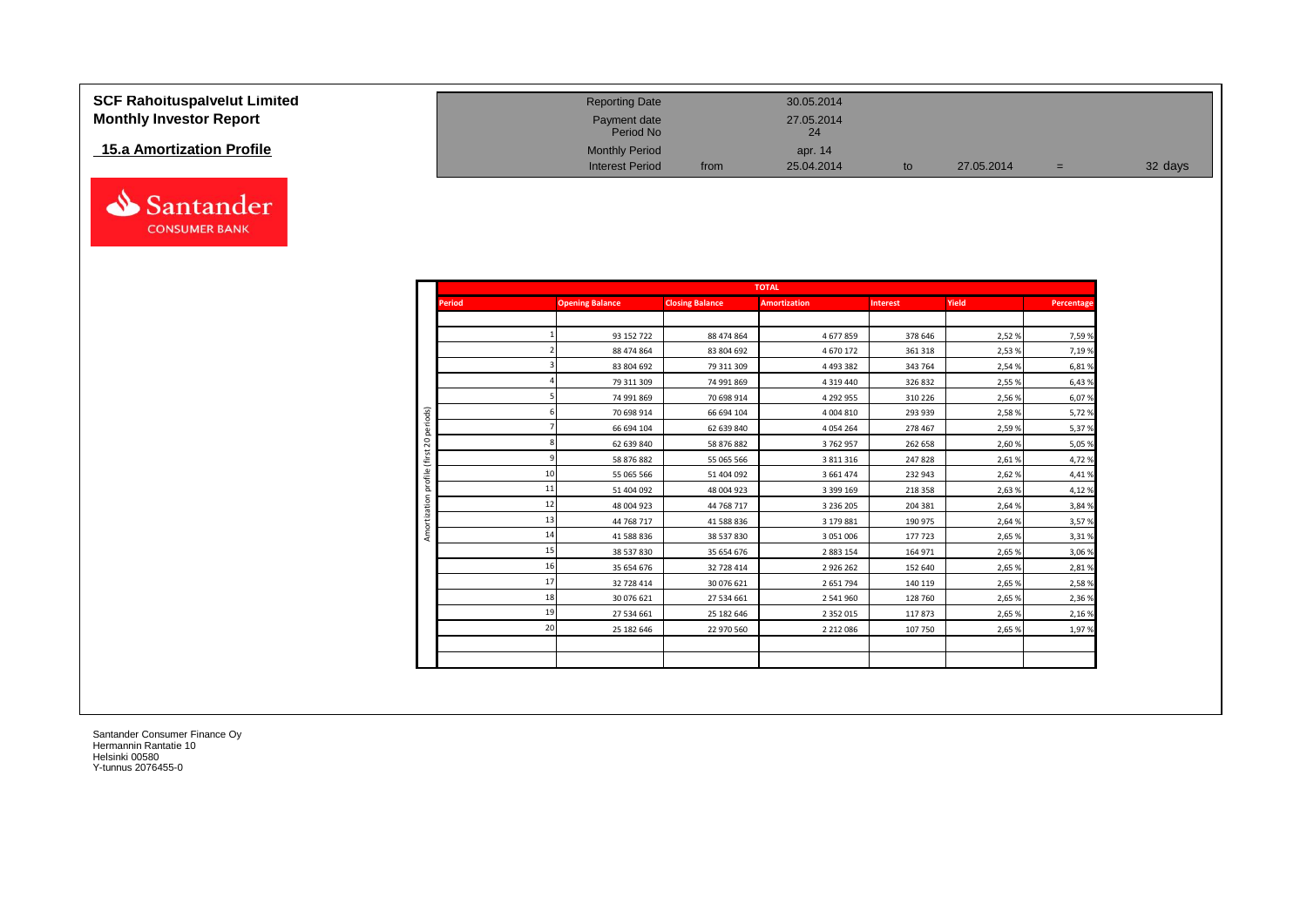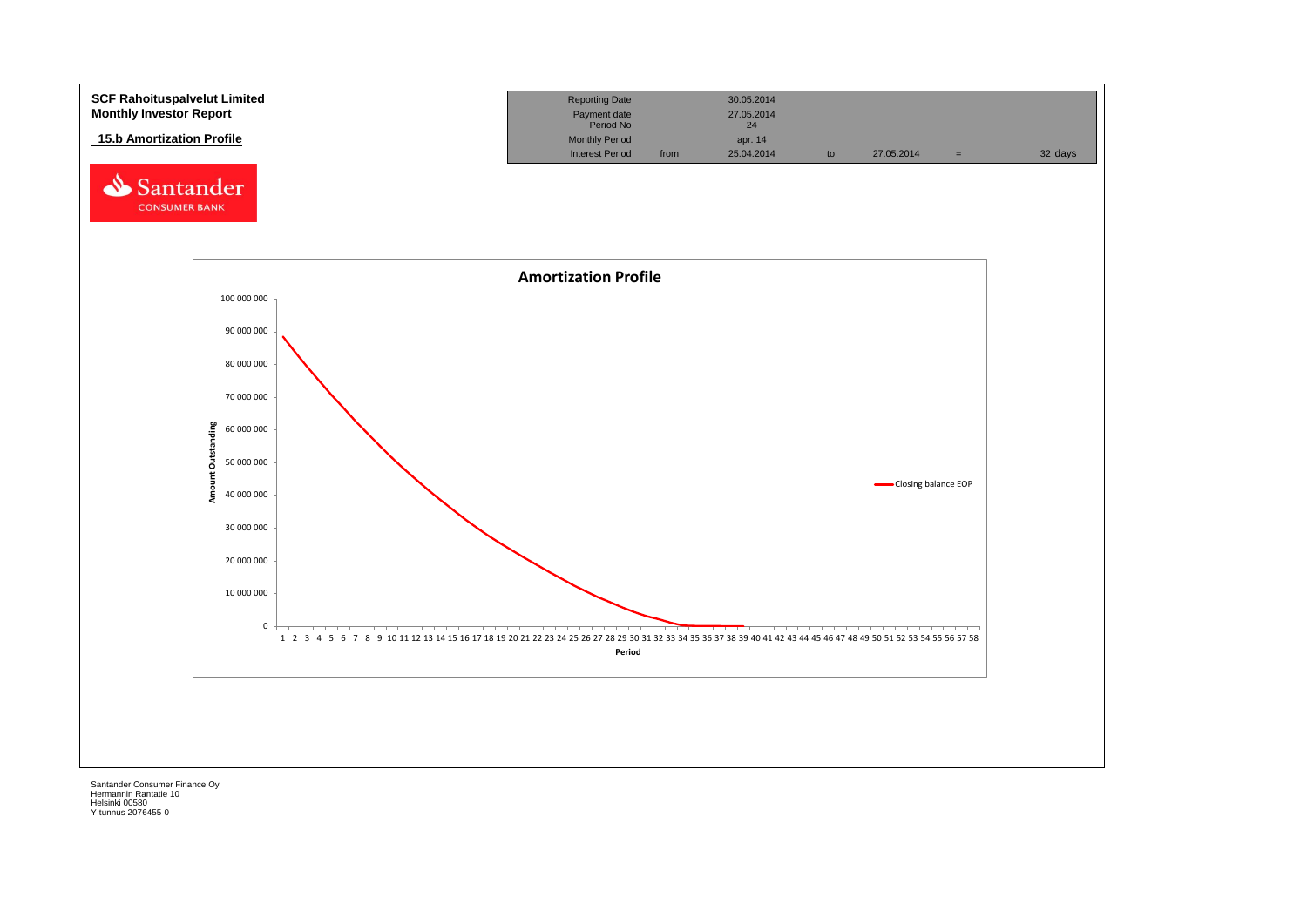| <b>SCF Rahoituspalvelut Limited</b> |                |               |                    |            | <b>Reporting Date</b>            |                        | 30.05.2014               |    |            |     |         |
|-------------------------------------|----------------|---------------|--------------------|------------|----------------------------------|------------------------|--------------------------|----|------------|-----|---------|
| <b>Monthly Investor Report</b>      |                |               |                    |            | Payment date<br>Period No        |                        | 27.05.2014<br>24         |    |            |     |         |
| 16.a Payment Holidays               |                |               |                    |            | <b>Monthly Period</b>            |                        |                          |    |            |     |         |
|                                     |                |               |                    |            |                                  |                        | apr. 14                  |    |            |     |         |
|                                     |                |               |                    |            | <b>Interest Period</b>           | from                   | 25.04.2014               | to | 27.05.2014 | $=$ | 32 days |
| Santander                           |                |               |                    |            |                                  |                        |                          |    |            |     |         |
| <b>CONSUMER BANK</b>                |                |               | <b>TOTAL</b>       |            |                                  |                        |                          |    |            |     |         |
|                                     |                |               |                    |            |                                  |                        |                          |    |            |     |         |
|                                     |                | <b>Period</b> |                    | <b>No</b>  | <b>Number of periods granted</b> | <b>Sum of Payments</b> | <b>Closing Balance</b>   |    |            |     |         |
|                                     |                |               | 201 205            | 107        | 146                              | 40 046                 | 1 3 1 2 2 0 4            |    |            |     |         |
|                                     |                |               | 201 206            | 156        | 231                              | 62 022                 | 1 640 79                 |    |            |     |         |
|                                     |                |               | 201 207            | 159        | 237                              | 71 630                 | 2 0 3 2 6 8 3            |    |            |     |         |
|                                     |                |               | 201 208            | 133        | 183                              | 51859                  | 1 566 704                |    |            |     |         |
|                                     |                |               | 201 209            | 109        | 156                              | 43 917                 | 1 085 190                |    |            |     |         |
|                                     |                |               | 201 210            |            | 89<br>138                        | 38 653                 | 998 306                  |    |            |     |         |
|                                     |                |               | 201 211            |            | 88<br>132                        | 34 697                 | 933 247                  |    |            |     |         |
|                                     |                |               | 201 212<br>201 301 | 143<br>116 | 183<br>167                       | 47 263<br>56 307       | 1 3 6 4 7 4<br>1 256 432 |    |            |     |         |
|                                     |                |               | 201 302            |            | 122<br>175                       | 49 4 84                | 1 307 946                |    |            |     |         |
|                                     |                |               | 201 303            | 123        | 166                              | 48 650                 | 1 409 025                |    |            |     |         |
|                                     | Paymet Holiday |               | 201 304            |            | 85<br>117                        | 31782                  | 770 640                  |    |            |     |         |
|                                     |                |               | 201 305            |            | 84<br>116                        | 32 120                 | 757 900                  |    |            |     |         |
|                                     |                |               | 201 306            | 101        | 142                              | 43 497                 | 1 040 461                |    |            |     |         |
|                                     |                |               | 201 307            | 126        | 164                              | 46 698                 | 1 241 17                 |    |            |     |         |
|                                     |                |               | 201 308            | 104        | 140                              | 44 253                 | 1 090 321                |    |            |     |         |
|                                     |                |               | 201 309            |            | 56<br>73                         | 19 9 35                | 466 112                  |    |            |     |         |
|                                     |                |               | 201 310            |            | 59<br>43                         | 17550                  | 359 981                  |    |            |     |         |
|                                     |                |               | 201 311            |            | 57<br>85                         | 25 201                 | 502 891                  |    |            |     |         |
|                                     |                |               | 201 312            |            | 81<br>96                         | 27827                  | 627 296                  |    |            |     |         |
|                                     |                |               | 201 401            |            | 71<br>106                        | 33 889                 | 648 914                  |    |            |     |         |
|                                     |                |               | 201 402            |            | 71<br>100                        | 30 442                 | 675 522                  |    |            |     |         |
|                                     |                |               | 201 403            |            | 61<br>83                         | 27 195                 | 434 777                  |    |            |     |         |
|                                     |                |               | 201 404            |            | 39<br>59                         | 19 097                 | 307894                   |    |            |     |         |
|                                     |                |               |                    |            |                                  |                        |                          |    |            |     |         |
|                                     |                |               |                    |            |                                  |                        |                          |    |            |     |         |
|                                     |                |               |                    | 2 3 2 4    | 3 2 5 4                          | 944 016                | 23 831 154               |    |            |     |         |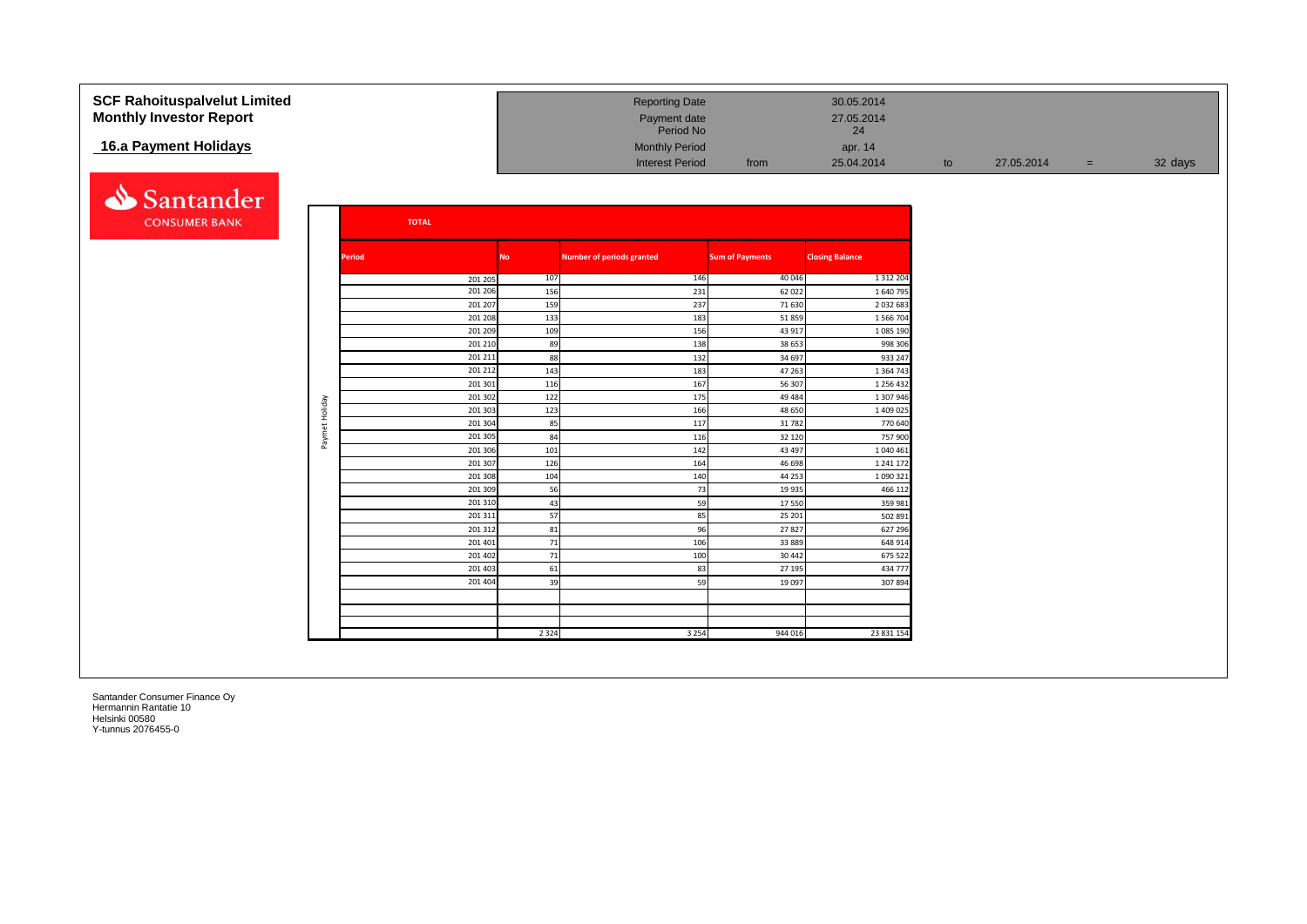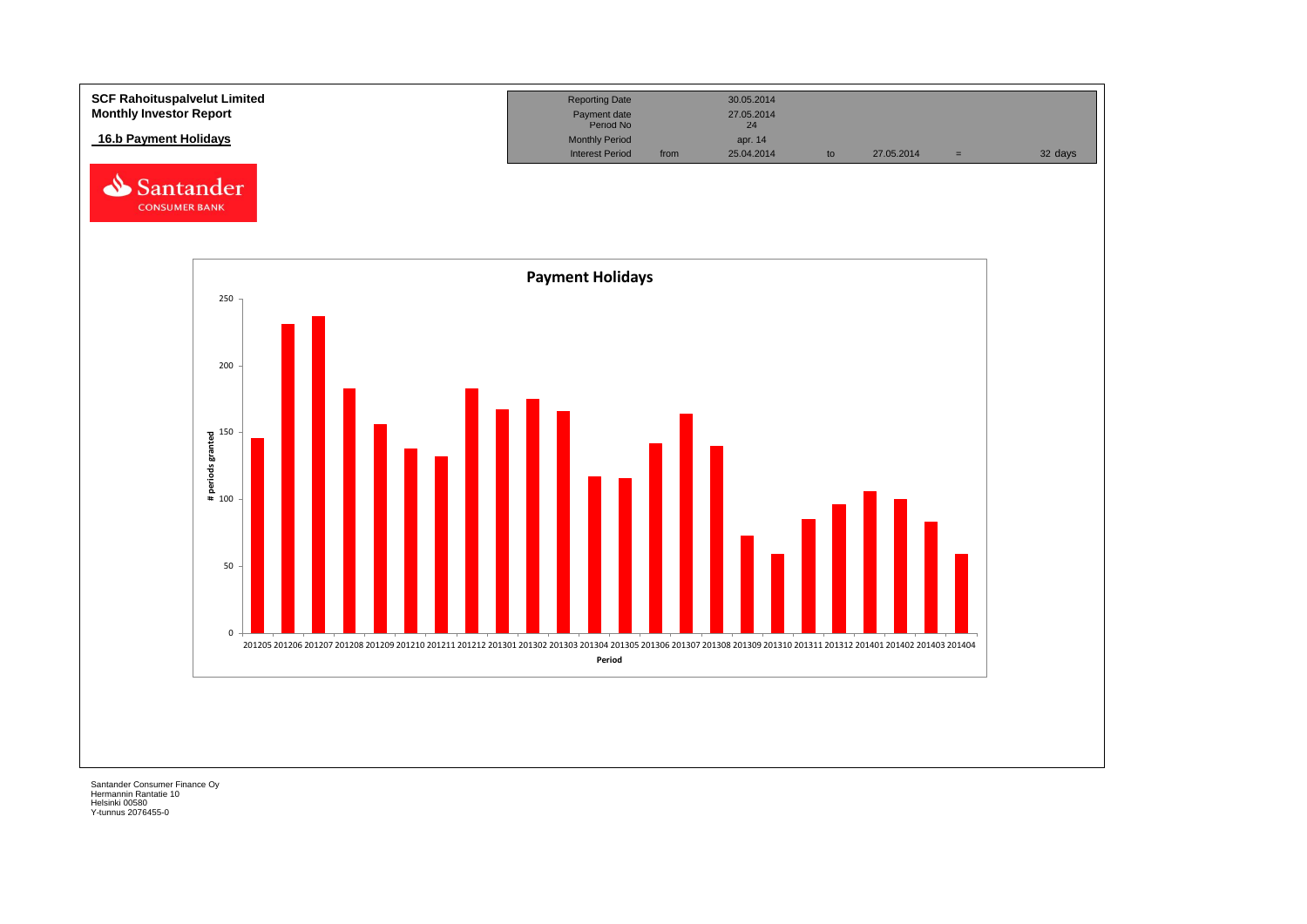| <b>SCF Rahoituspalvelut Limited</b><br><b>Monthly Investor Report</b> |              |        |                    |                | <b>Reporting Date</b><br>Payment date<br>Period No |      | 30.05.2014<br>27.05.2014<br>24 |    |            |     |         |
|-----------------------------------------------------------------------|--------------|--------|--------------------|----------------|----------------------------------------------------|------|--------------------------------|----|------------|-----|---------|
| 17.a Restructured Loans                                               |              |        |                    |                | <b>Monthly Period</b><br><b>Interest Period</b>    | from | apr. 14<br>25.04.2014          | to | 27.05.2014 | $=$ | 32 days |
| Santander                                                             |              |        |                    |                |                                                    |      |                                |    |            |     |         |
| <b>CONSUMER BANK</b>                                                  |              |        | <b>TOTAL</b>       |                |                                                    |      |                                |    |            |     |         |
|                                                                       |              | Period | No                 |                | <b>Outstanding Balance</b>                         |      |                                |    |            |     |         |
|                                                                       |              |        | 2012 05            |                |                                                    |      |                                |    |            |     |         |
|                                                                       |              |        | 2012 06<br>2012 07 |                |                                                    |      |                                |    |            |     |         |
|                                                                       |              |        | 2012 08            |                |                                                    |      |                                |    |            |     |         |
|                                                                       |              |        | 2012 09            |                |                                                    |      |                                |    |            |     |         |
|                                                                       |              |        | 2012 10            |                |                                                    |      |                                |    |            |     |         |
|                                                                       |              |        | 2012 11            |                |                                                    |      |                                |    |            |     |         |
|                                                                       |              |        | 2012 12            |                |                                                    |      |                                |    |            |     |         |
|                                                                       |              |        | 2013 01<br>201302  |                |                                                    |      |                                |    |            |     |         |
|                                                                       |              |        | 2013 03            |                |                                                    |      |                                |    |            |     |         |
|                                                                       | Restructured |        | 2013 04            |                |                                                    |      |                                |    |            |     |         |
|                                                                       |              |        | 2013 05            |                |                                                    |      |                                |    |            |     |         |
|                                                                       |              |        | 2013 06            |                |                                                    |      |                                |    |            |     |         |
|                                                                       |              |        | 2013 07<br>2013 08 |                |                                                    |      |                                |    |            |     |         |
|                                                                       |              |        | 2013 09            |                |                                                    |      |                                |    |            |     |         |
|                                                                       |              |        | 2013 10            |                | 14 6 27                                            |      |                                |    |            |     |         |
|                                                                       |              |        | 2013 11            |                |                                                    |      |                                |    |            |     |         |
|                                                                       |              |        | 2013 12<br>2014 01 |                |                                                    |      |                                |    |            |     |         |
|                                                                       |              |        | 2014 02            |                | 21 3 92                                            |      |                                |    |            |     |         |
|                                                                       |              |        | 2014 03            |                |                                                    |      |                                |    |            |     |         |
|                                                                       |              |        | 2014 04            |                |                                                    |      |                                |    |            |     |         |
|                                                                       |              | Total  |                    | $\overline{2}$ | 36 0 19                                            |      |                                |    |            |     |         |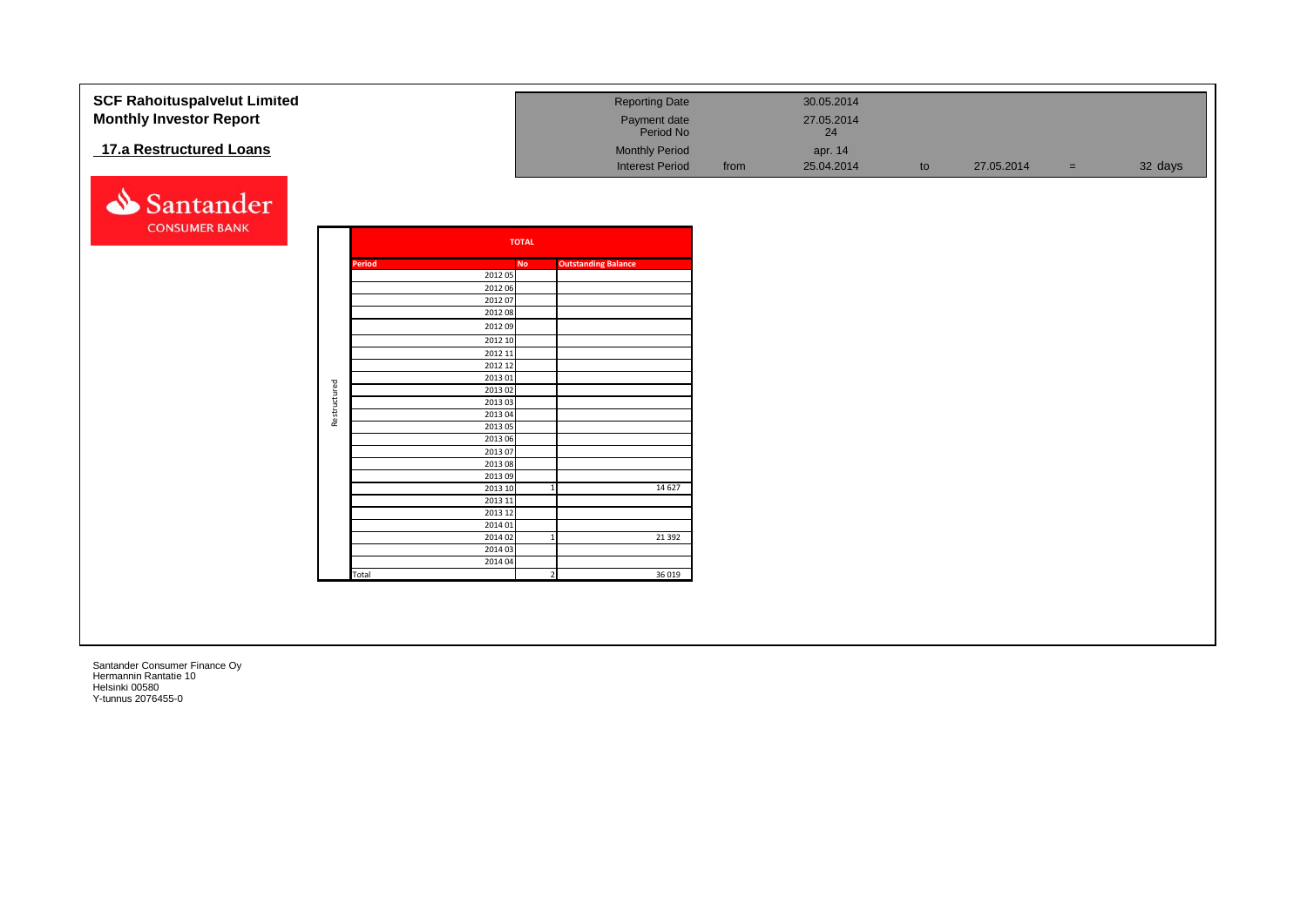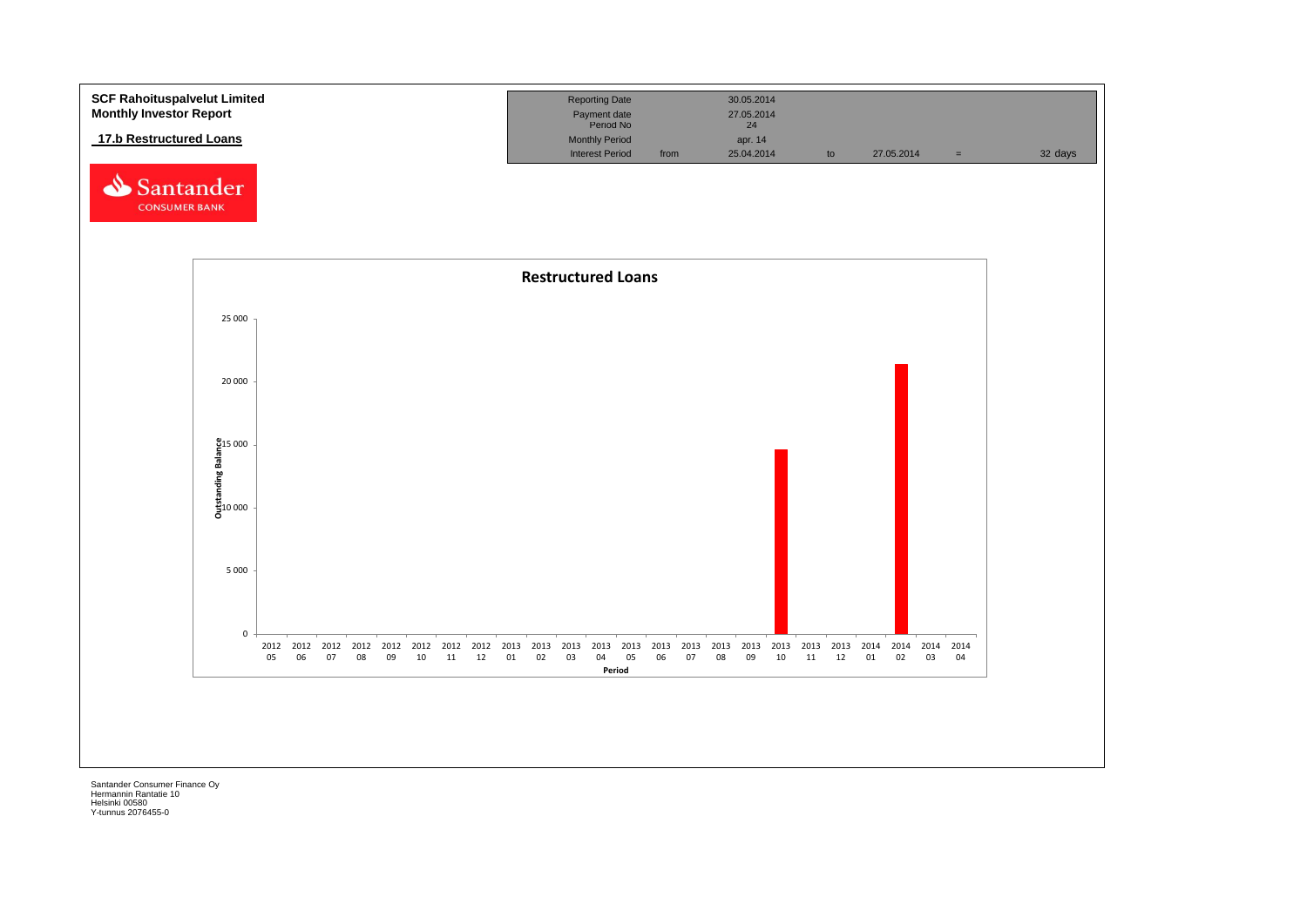| <b>SCF Rahoituspalvelut Limited</b> | <b>Reporting Date</b>     |      | 30.05.2014       |    |            |     |         |
|-------------------------------------|---------------------------|------|------------------|----|------------|-----|---------|
| <b>Monthly Investor Report</b>      | Payment date<br>Period No |      | 27.05.2014<br>24 |    |            |     |         |
| 18. Defaults, recoveries and loss   | <b>Monthly Period</b>     |      | apr. 14          |    |            |     |         |
|                                     | <b>Interest Period</b>    | from | 25.04.2014       | to | 27.05.2014 | $=$ | 32 days |



|                        |                          | Recovery<br>Quarter |                   | 20123                     |             |                   | 20124                     |         |                   | 20131                     |         |            | 20132                     |         |
|------------------------|--------------------------|---------------------|-------------------|---------------------------|-------------|-------------------|---------------------------|---------|-------------------|---------------------------|---------|------------|---------------------------|---------|
| <b>Default Quarter</b> | <b>Default</b><br>Amount | No Of Loans         | <b>Recoveries</b> | Cum.<br><b>Recoveries</b> | <b>Loss</b> | <b>Recoveries</b> | Cum.<br><b>Recoveries</b> | Loss    | <b>Recovories</b> | Cum.<br><b>Recoveries</b> | Loss    | Recovories | Cum.<br><b>Recoveries</b> | Loss    |
| 20123                  | 262 036                  | 23                  |                   |                           | 262 036     | 120 305           | 120 305                   | 141 731 | 57 157            | 177 462                   | 84 574  | 1 2 2 2    | 178 684                   | 83 352  |
| 20124                  | 669 041                  |                     |                   |                           |             | 270 399           | 270 399                   | 398 642 | 147 531           | 417 930                   | 251 111 | 30 586     | 448 516                   | 220 525 |
| 20131                  | 449726                   |                     |                   |                           |             |                   |                           |         | 209 334           | 209 334                   | 240 392 | 94 544     | 303 878                   | 145 848 |
| 20132                  | 518760                   |                     |                   |                           |             |                   |                           |         |                   |                           |         | 150 050    | 150 050                   | 368 710 |
| 20133                  | 455 184                  |                     |                   |                           |             |                   |                           |         |                   |                           |         |            |                           |         |
| 20134                  | 358 911                  |                     |                   |                           |             |                   |                           |         |                   |                           |         |            |                           |         |
| 2014 1                 | 319 666                  |                     |                   |                           |             |                   |                           |         |                   |                           |         |            |                           |         |
| 2014 2                 | 39 002                   |                     |                   |                           |             |                   |                           |         |                   |                           |         |            |                           |         |

|                        |                | <b>Recovery</b><br>Quarter |                   | 20133             |         |                   | 20134             |             |                   | 20141              |         |                   | 2014 2             |         |
|------------------------|----------------|----------------------------|-------------------|-------------------|---------|-------------------|-------------------|-------------|-------------------|--------------------|---------|-------------------|--------------------|---------|
| <b>Default Quarter</b> | <b>Default</b> | No Of Loans                |                   | Cum.              |         |                   | Cum.              |             |                   | <b>Cum.Recovor</b> |         |                   | <b>Cum.Recovor</b> |         |
|                        | <b>Amount</b>  |                            | <b>Recovories</b> | <b>Recoveries</b> | Loss    | <b>Recovories</b> | <b>Recoveries</b> | <b>Loss</b> | <b>Recovories</b> | <b>ies</b>         | Loss    | <b>Recovories</b> | ies                | Loss    |
| 20123                  | 262 036        | 23                         | 1 313             | 179 997           | 82 039  | 3681              | 183 678           | 78 358      | 2058              | 185 736            | 76 300  | 134               | 185 870            | 76 166  |
| 20124                  | 669 041        | 51                         | 5 2 9 7           | 453 812           | 215 229 | 102 279           | 556 091           | 112 950     | 1597              | 557 687            | 111 353 | 300               | 557 987            | 111 053 |
| 20131                  | 449 726        | 54                         | 3822              | 307 700           | 142 026 | 12 941            | 320 640           | 129 086     | 10 313            | 330 953            | 118 773 | 2 3 4 4           | 333 297            | 116 429 |
| 20132                  | 518760         | 47                         | 20 083            | 170 133           | 348 627 | 61 047            | 231 180           | 287 580     | 4 0 4 9           | 235 230            | 283 530 | 112 839           | 348 069            | 170 691 |
| 20133                  | 455 184        | 58                         | 104 953           | 104 953           | 350 230 | 123 100           | 228 053           | 227 131     | 15 4 4 7          | 243 500            | 211 684 | 2742              | 246 241            | 208 943 |
| 20134                  | 358 911        | 51                         |                   |                   |         | 132 694           | 132 694           | 226 217     | 84 730            | 217 424            | 141 487 | 2 2 5 1           | 219 675            | 139 236 |
| 2014 1                 | 319 666        | 51                         |                   |                   |         |                   |                   |             | 156 346           | 156 346            | 163 321 | 38 238            | 194 584            | 125 082 |
| 20142                  | 39 002         |                            |                   |                   |         |                   |                   |             |                   |                    |         | 11 166            | 11 166             | 27 837  |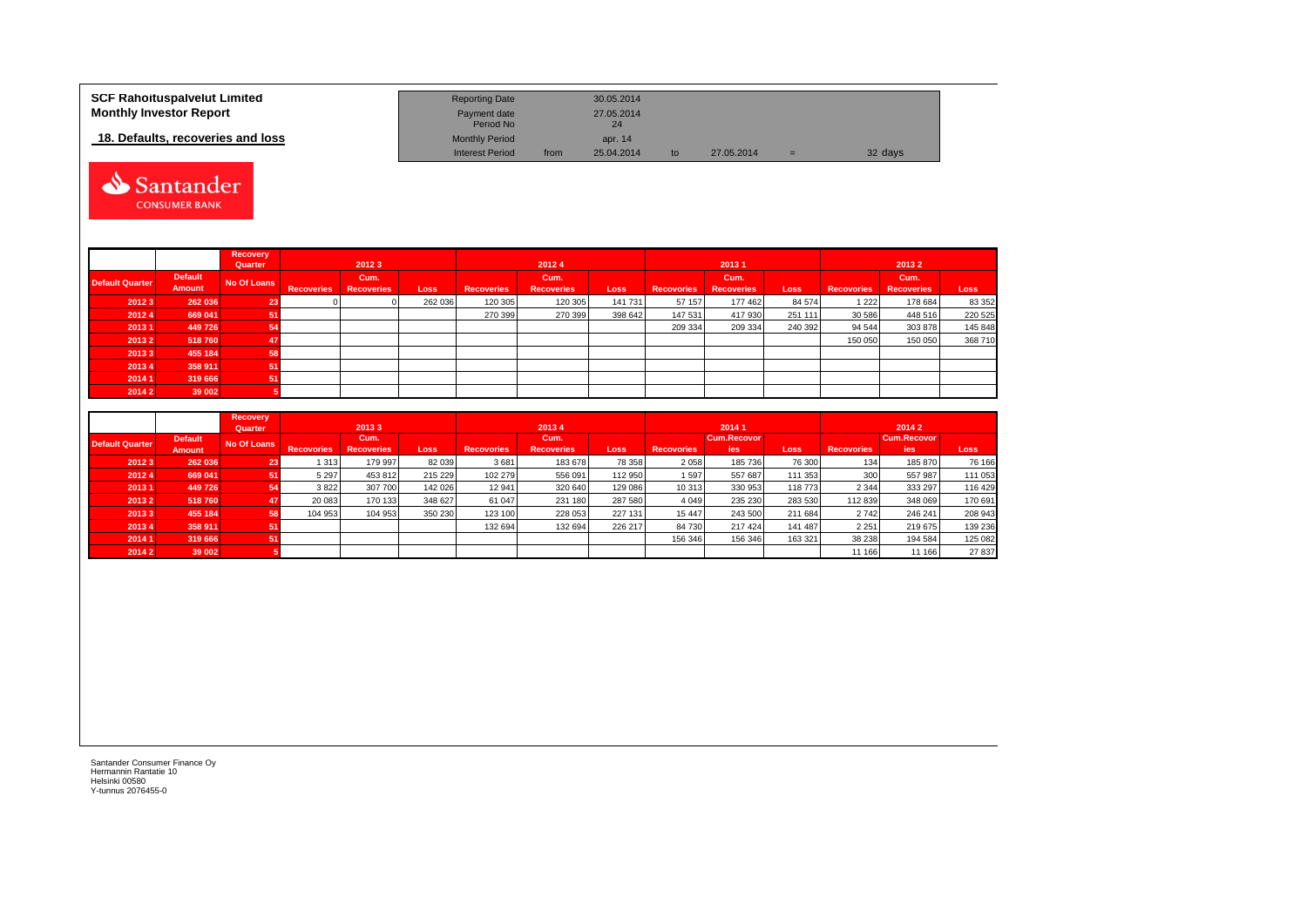|                                                  | <b>Reporting Date</b><br>Payment date                                                                                                                                                         | 30.05.2014<br>27.05.2014                                                                                                                             |    |            |     |         |
|--------------------------------------------------|-----------------------------------------------------------------------------------------------------------------------------------------------------------------------------------------------|------------------------------------------------------------------------------------------------------------------------------------------------------|----|------------|-----|---------|
|                                                  | <b>Monthly Period</b><br><b>Interest Period</b><br>from                                                                                                                                       | apr. 14<br>25.04.2014                                                                                                                                | to | 27.05.2014 | $=$ | 32 days |
|                                                  |                                                                                                                                                                                               |                                                                                                                                                      |    |            |     |         |
|                                                  |                                                                                                                                                                                               |                                                                                                                                                      |    |            |     |         |
|                                                  |                                                                                                                                                                                               |                                                                                                                                                      |    |            |     |         |
|                                                  |                                                                                                                                                                                               |                                                                                                                                                      |    |            |     |         |
|                                                  |                                                                                                                                                                                               |                                                                                                                                                      |    |            |     |         |
|                                                  |                                                                                                                                                                                               |                                                                                                                                                      |    |            |     |         |
|                                                  |                                                                                                                                                                                               |                                                                                                                                                      |    |            |     |         |
| $\sim$                                           | <b>EUR</b><br>$\sim$                                                                                                                                                                          |                                                                                                                                                      |    |            |     |         |
| $+$                                              | 11 817 419,68 EUR<br>16 157,04 EUR<br>272453,0342 EUR<br>24 144,00 EUR<br>72 293,85 EUR<br>8 125 156,00 EUR<br>95 424,00 EUR<br><b>EUR</b><br>$\mathcal{L}^{\mathcal{L}}$<br>2 794 633,29 EUR |                                                                                                                                                      |    |            |     |         |
|                                                  | 243 754,68 EUR                                                                                                                                                                                |                                                                                                                                                      |    |            |     |         |
|                                                  | $\sim$                                                                                                                                                                                        |                                                                                                                                                      |    |            |     |         |
| $+$<br>$\overline{\phantom{a}}$<br>$\sim$<br>$=$ | 164 618,11 EUR<br><b>EUR</b><br>$\sim$<br>289,16 EUR<br><b>EUR</b><br>$\sim$<br>164 328,96 EUR                                                                                                |                                                                                                                                                      |    |            |     |         |
|                                                  | $+$                                                                                                                                                                                           | Period No<br>8 829 448,57 EUR<br>16 365,37 EUR<br>50 457,72 EUR<br>637 469,48 EUR<br>8 125 156,00 EUR<br>8785,67 EUR<br><b>EUR</b><br>164 618,11 EUR | 24 |            |     |         |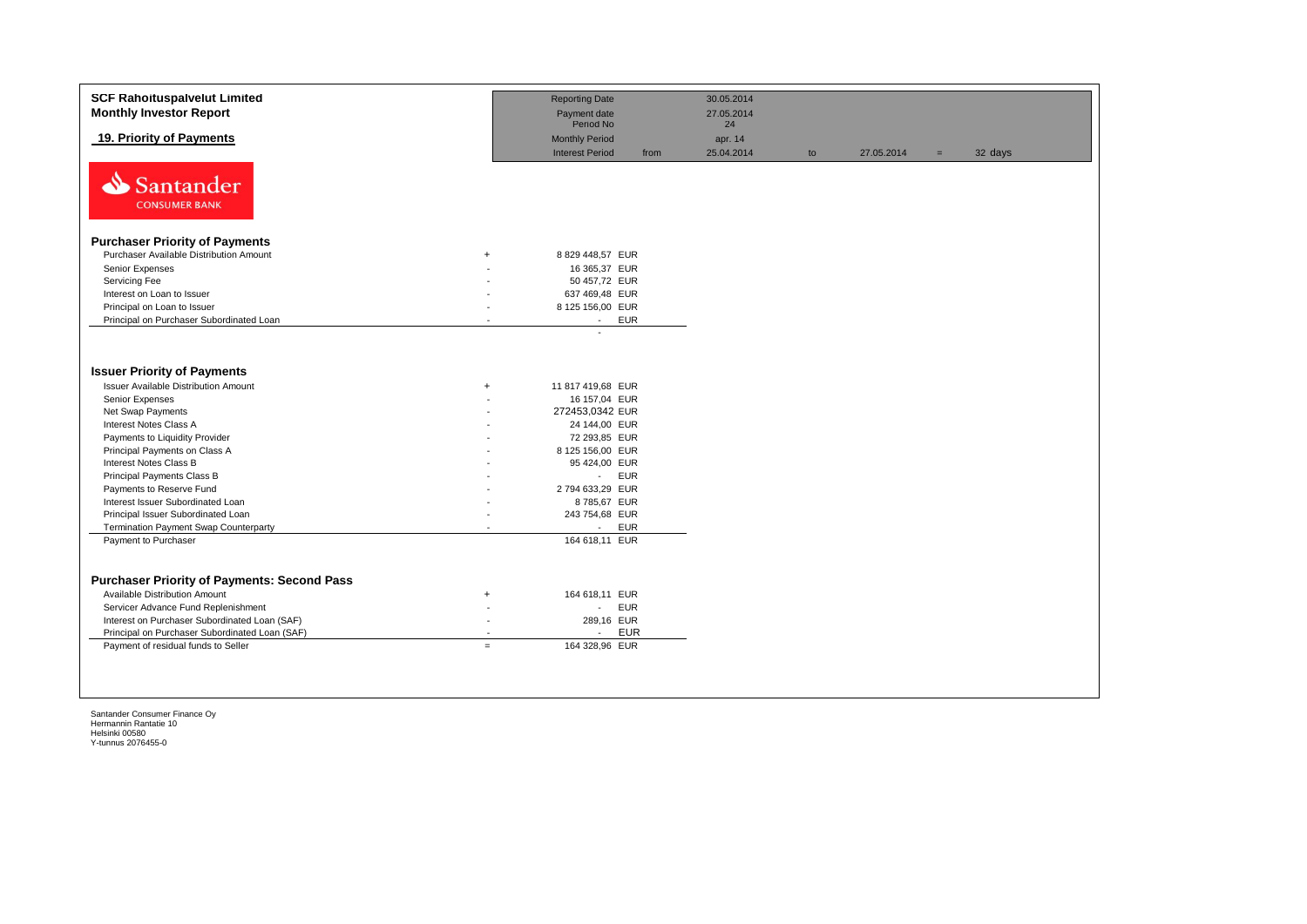| <b>SCF Rahoituspalvelut Limited</b><br><b>Monthly Investor Report</b> |                                        | <b>Reporting Date</b><br>Payment date<br>Period No | 30.05.2014<br>27.05.2014<br>24 |            |                |
|-----------------------------------------------------------------------|----------------------------------------|----------------------------------------------------|--------------------------------|------------|----------------|
| 20. Transaction Costs                                                 |                                        | <b>Monthly Period</b>                              | apr. 14                        |            |                |
| Santander<br><b>CONSUMER BANK</b>                                     |                                        | <b>Interest Period</b><br>from                     | 25.04.2014<br>to               | 27.05.2014 | 32 days<br>$=$ |
| <b>Transaction Costs</b>                                              | <b>All Notes</b>                       | <b>Class A</b>                                     | <b>Class B</b>                 |            |                |
| Senior Expenses                                                       | 16 365,37 EUR                          |                                                    |                                |            |                |
| Interest accrued for the Period                                       | 119 568,00 EUR                         | 24 144,00 EUR                                      | 95 424,00 EUR                  |            |                |
| Cumulative Interest accrued                                           | 6 935 887,00 EUR                       | 4776 838,00 EUR                                    | 2 159 049,00 EUR               |            |                |
| <b>Interest Payments</b>                                              | 119 568,00 EUR                         | 24 144,00 EUR                                      | 95 424,00 EUR                  |            |                |
| <b>Cumulative Interest Payments</b>                                   | 6 935 887,00 EUR                       | 4 776 838,00 EUR                                   | 2 159 049,00 EUR               |            |                |
| Interest accrued on Subordinated Loans for the Period                 | 252 829,50 EUR                         |                                                    |                                |            |                |
| Cumulative Interest accrued on Subordinated Loans                     | 4 850 191,44 EUR                       |                                                    |                                |            |                |
| Interest Payments on Subordinated Loans                               | 252 829,50 EUR                         |                                                    |                                |            |                |
| Cumulative Interest Payments on Subordinated Loans                    | 4 850 191,44 EUR                       |                                                    |                                |            |                |
| Unpaid Interest for the Period                                        | <b>EUR</b><br>$\sim$                   |                                                    |                                |            |                |
| <b>Cumulative Unpaid Interest</b>                                     | <b>EUR</b><br>$\overline{\phantom{a}}$ |                                                    |                                |            |                |
|                                                                       |                                        |                                                    |                                |            |                |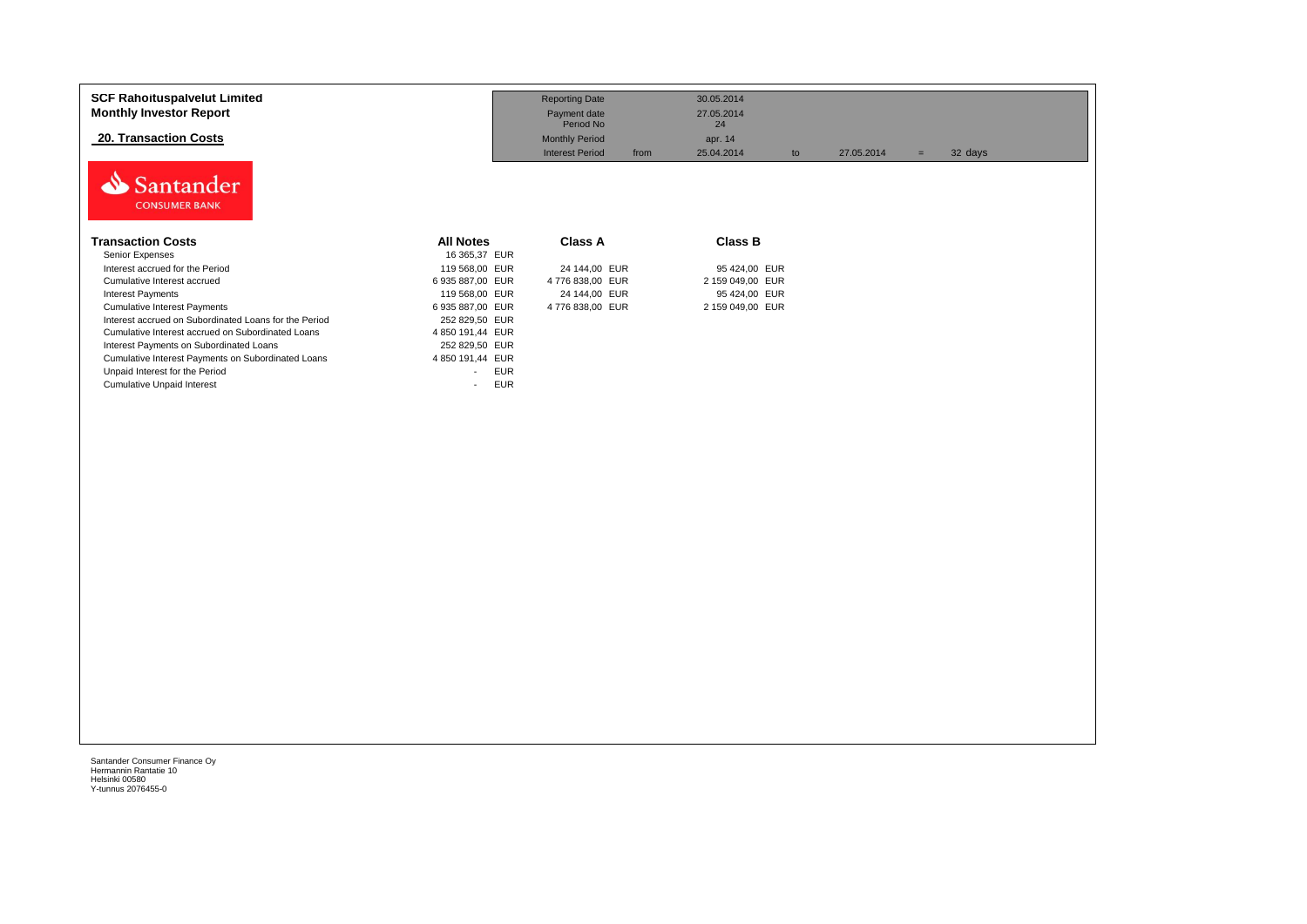| <b>SCF Rahoituspalvelut Limited</b><br><b>Monthly Investor Report</b>                                                                                                                                                   |                                                                                                                          | <b>Reporting Date</b><br>Payment date                         | 30.05.2014<br>27.05.2014    |    |            |     |         |
|-------------------------------------------------------------------------------------------------------------------------------------------------------------------------------------------------------------------------|--------------------------------------------------------------------------------------------------------------------------|---------------------------------------------------------------|-----------------------------|----|------------|-----|---------|
| 21. Swap Counterparty Data                                                                                                                                                                                              |                                                                                                                          | Period No<br>Monthly Period<br><b>Interest Period</b><br>from | 24<br>apr. 14<br>25.04.2014 | to | 27.05.2014 | $=$ | 32 days |
| Santander<br><b>CONSUMER BANK</b>                                                                                                                                                                                       |                                                                                                                          |                                                               |                             |    |            |     |         |
| <b>Swap Counterparty Data</b><br>Swap Counterparty Provider<br>Swap Rating Trigger Breach<br>Swap Collateral posted                                                                                                     | <b>Banco Santander SA</b><br>yes<br>586 032 EUR                                                                          | Based on calculations as of 23rd May 2014                     |                             |    |            |     |         |
| <b>Swap Data</b><br>Swap Type<br>Swap Average Performing Balance<br>1M Euribor (Notes, Swap)<br>Gross Amount Due to Swap Counterparty<br>Gross Amount Due from Swap Counterparty<br>Net Amount Due to Swap Counterparty | Fixed Floating Interest Rate Swap<br>97 216 490,85 EUR<br>0,2530 %<br>653 672,97 EUR<br>381 219,93 EUR<br>272 453,03 EUR |                                                               |                             |    |            |     |         |
|                                                                                                                                                                                                                         |                                                                                                                          |                                                               |                             |    |            |     |         |

Hermannin Rantatie 10 Helsinki 00580 Y-tunnus 2076455-0